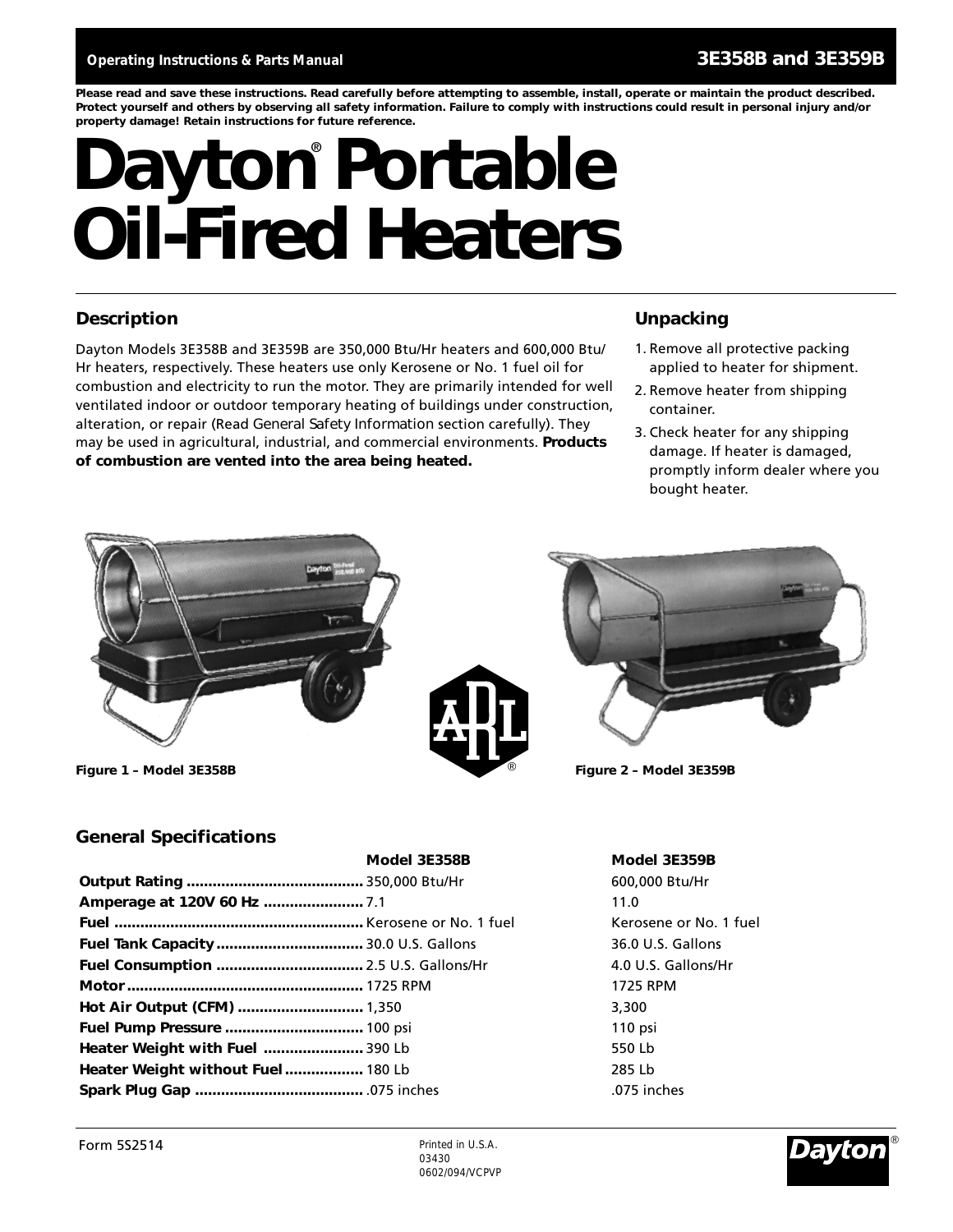### **Dayton Portable Oil-Fired Heaters** ®



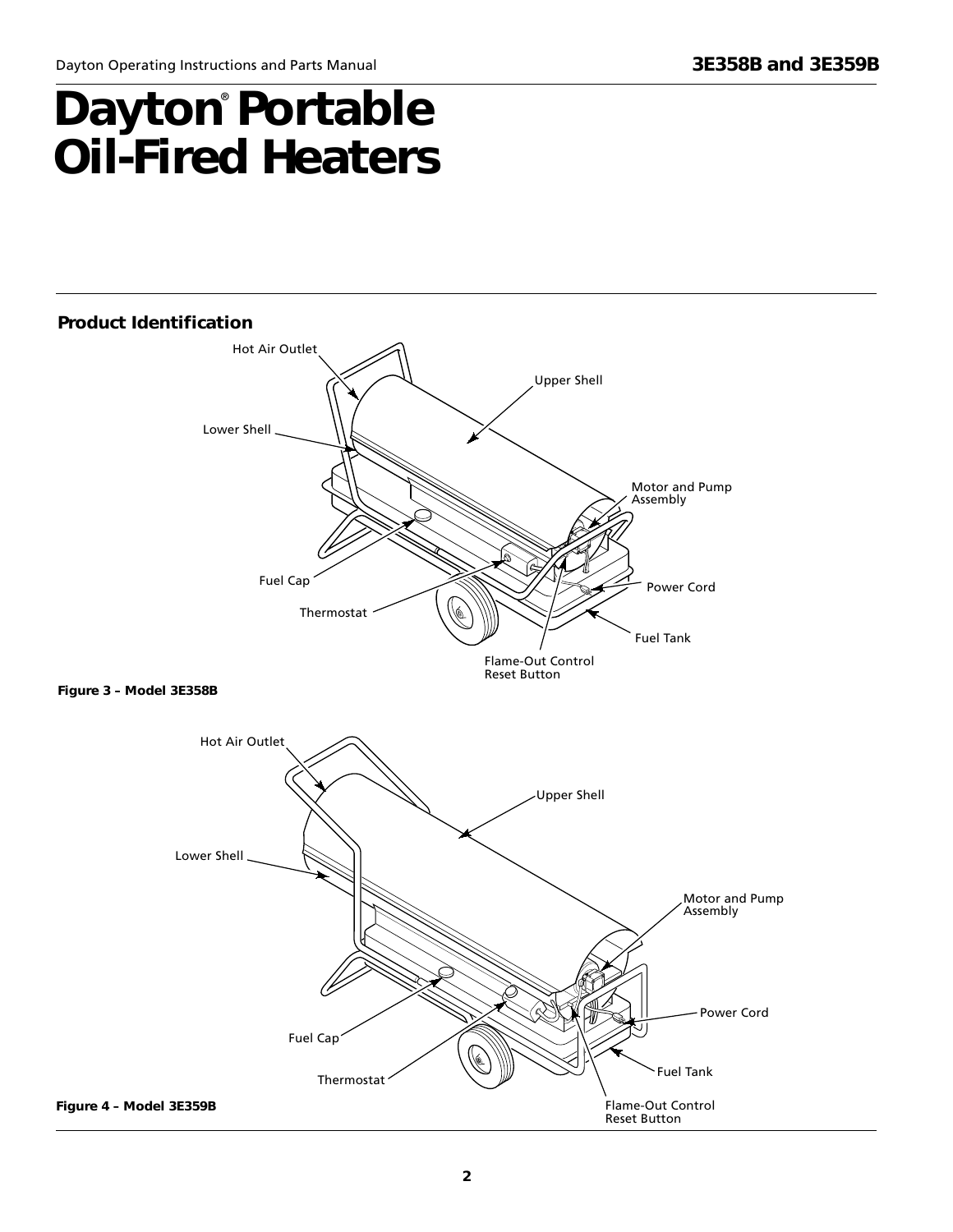### **General Safety Information**

Make certain you read and understand all warnings. Keep these instructions for reference. They are your guide to safe and proper operation of this heater.

Safety information appears throughout these instructions. Pay close attention to them. Below are definitions for the safety information listed throughout this manual.

### **A DANGER**

Under this heading, installation, operat-

ing and maintenance procedures or practices will be found that, if not carefully followed, WILL result in IMME-DIATE serious personal injury or death.

**AWARNING** 

Under this heading, installation, operating, and maintenance proce-

dures or practices will be found that, if not carefully followed, COULD result in severe personal injury or death.

A CAUTION

Under this heading, installation, operat-

ing, and maintenance procedures or practices will be found that, if not carefully followed, MAY result in minor personal injury, product, or property damage.

**IMPORTANT**: Not every possible circumstance that might involve a hazard can be anticipated. The warnings in this manual and on tags or decals affixed to the unit are therefore not all-inclusive. If a procedure, work method, or operating technique not specifically recommended by Dayton is used, you must make sure it is safe for you and others. You should also ensure that equipment will not be damaged or made unsafe by the operating or maintenance method you choose.

### **A DANGER** *to death!*

*Carbon monoxide poisoning may lead*

*Carbon monoxide poisoning: Early signs of carbon monoxide poisoning resemble the flu, with headaches, dizziness, and/or nausea. If you have these signs, the heater may not be working properly. Get fresh air at once! Have heater serviced. Some people are more affected by carbon monoxide than others. These include pregnant women, people with heart or lung disease or anemia, those under the influence of alcohol, and those at high altitudes.*

### A WARNING

*this heater can cause serious injury or death from*

*Improper use of*

*burns, fire, explosion, electrical shock, and carbon monoxide poisoning.*

*Make certain you read and understand all warnings. Keep these instructions for reference. They are your guide to safe and proper operation of this heater.*

### **A WARNING**

*• Use only Kerosene or No. 1 fuel*

*oils to avoid risk of fire or explosion. Never use gasoline, naphtha, paint thinners, alcohol, or other highly flammable fuels.*

*• Fueling*

*a) Personnel involved with fueling shall be qualified and thoroughly familiar with the manufacturer's instructions and applicable federal, state, and local regulations regarding the safe fueling of heating units.*

*b) Only the type of fuel specified on the heater's data plate shall be used.*

*c) All flame, including the pilot light, if any, shall be extinguished and the heater allowed to cool, prior to fueling.*

*d) During fueling, all fuel lines and fuel-line connections shall be inspected for leaks. Any leaks shall be repaired prior to returning the heater to service.*

*e) At no time shall more than one day's supply of heater fuel be stored inside a building in the vicinity of the heater. Bulk fuel storage shall be outside the structure.*

*f) All fuel storage shall be located a minimum of 25 feet from heaters, torches, welding equipment, and similar sources of ignition (exception: the fuel reservoir integral with the heater unit).*

*g) Whenever possible, fuel storage shall be confined to areas where floor penetrations do not permit fuel to drip onto or be ignited by a fire at lower elevation.*

*h) Fuel storage shall be in accordance with the federal, state, or local authority having jurisdiction.*

- *Never use heater where gasoline, paint thinner, or other highly flammable vapors are present.*
- *Follow all local ordinances and codes when using heater.*
- *Use only in well-vented areas. Provide at least three square feet of fresh, outside air for each 100,000 Btu/Hr of rating. This heater produces carbon monoxide, which is listed by the State of California as a reproductive toxin under Proposition 65.*
- *Use only in places free of flammable vapors or high dust content.*
- *Use only with the electrical voltage and frequency specified on model plate.*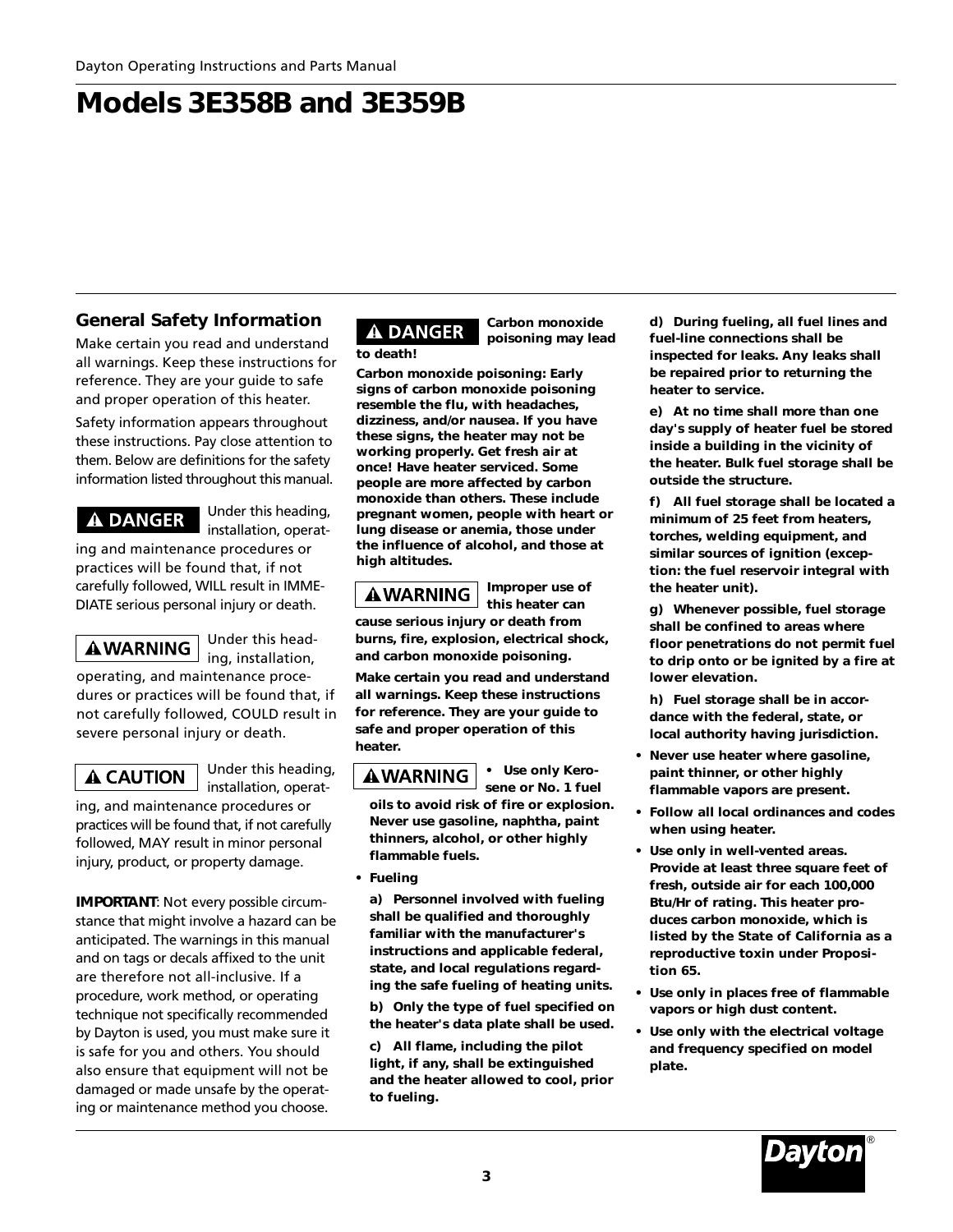### **General Safety Information (Continued)**

- *Heater must be grounded. Use only a properly grounded three-wire extension cord. Plug into grounded outlet only.*
- *Never start heater when combustion chamber is hot or if fuel has accumulated in combustion chamber.*
- *Never use gasoline, crankcase drainings, naphtha, paint thinners, alcohol, or other highly flammable fuels.*
- *Never leave a heater plugged in without adult supervision if children or animals are likely to be present.*
- *Heaters used in the vicinity of tarpaulins, canvas, or similar enclosure materials shall be located a safe distance from such materials. The recommended minimum safe distance is 10 feet. It is further recommended that these enclosure materials be of a fire retardant nature. These enclosure materials shall be securely fastened to prevent them from igniting or from upsetting the heater due to wind action.*
- *Minimum heater clearances from combustibles:*

| Outlet: 8 Ft.     | Sides: 4 Ft. |
|-------------------|--------------|
| <b>Top: 4 Ft.</b> | Rear: 4 Ft.  |

- *Locate heater on a stable and level surface while hot or running or a fire may occur.*
- *When moving or storing heater, keep heater in a level position or fuel spillage may occur.*
- *Keep children and animals away from heater.*
- *Unplug heater when not in use.*
- *This heater has a built-in thermostat. Plugged-in heater may start at anytime.*
- *Never use heater in living or sleeping areas.*
- *Never block air inlet (rear) or air outlet (front) of heater.*
- *Never move, handle, refuel, or service a hot, operating, or pluggedin heater.*
- *Never attach duct work to front or rear of heater.*
- *• Warning to New York City Residents For Use Only At Construction Sites in accordance with applicable NYC codes under NYC Board of Standards and appeals calendar number 62-59-SA.*

#### **THEORY OF OPERATION**

### **THE FUEL SYSTEM**

The motor turns the fuel pump. The fuel pump pulls fuel from the fuel tank. The fuel pump pushes fuel through a filter and a solenoid valve and out the burner head nozzle. A fine mist of fuel is sprayed into the combustion chamber.

#### **THE AIR SYSTEM**

The motor turns the fan. The fan pushes air into and around the combustion chamber. This air is heated and provides a stream of clean, hot air. **THE IGNITION SYSTEM**

The electronic ignitor sends voltage to the spark plug. The spark plug ignites the fuel and air mixture.

#### **THE FLAMEOUT CONTROL SYSTEM**

This system causes the heater to shut down if the flame goes out. It also allows the fan to continue running after normal shutdown of heater. This cools the combustion chamber.

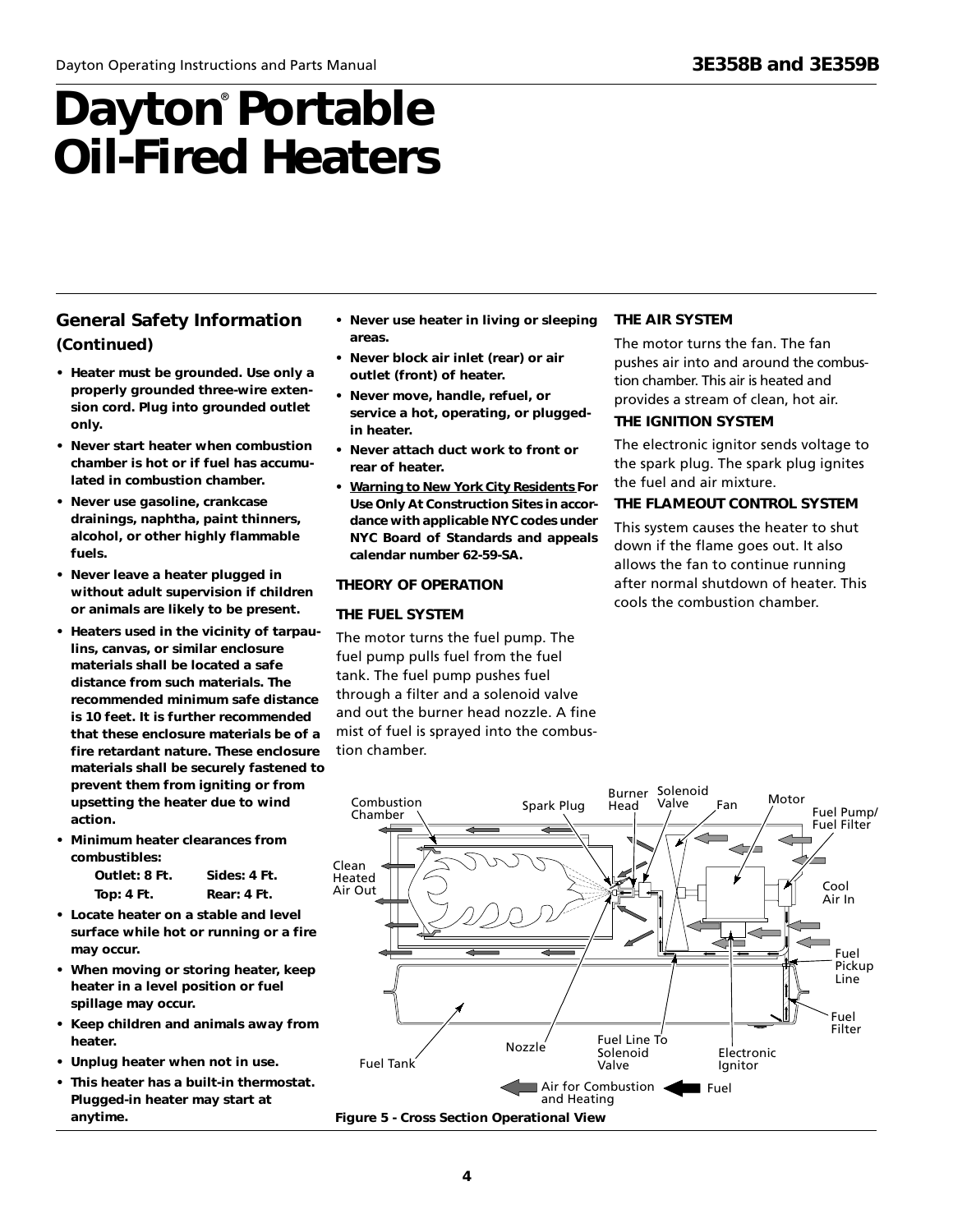### **General Safety Information (Continued)**

### **FUELS**

*Use only kerosene,* **A WARNING** *or No. 1 fuel oil to avoid risk of fire or explosion. Never use gasoline, naphtha, paint thinners, alcohol, or other highly flammable fuels.*

Do not use heavy fuels such as No. 2 fuel oil or No. 2 Diesel. Using heavy fuels will result in:

- clogged fuel filter and nozzle
- carbon buildup on spark plug
- the need of nontoxic anti-icer in fuel during very cold weather

### **IMPORTANT**: Use a KEROSENE ONLY container. Be sure storage container is clean. Foreign matter such as rust, dirt,

or water will cause the flameout control to shut down heater. Foreign matter may also require you to clean fuel system often.

### **VENTILATION**

*Follow the mini-***A WARNING** *mum fresh, outside air ventilation requirements. If proper fresh, outside air ventilation is not provided, carbon monoxide poisoning can occur. Provide proper fresh, outside air ventilation before running heater.*

### **FRESH AIR OPENING REQUIREMENTS**

| <b>Heater Size</b> | <b>Square Feet</b><br>Opening |
|--------------------|-------------------------------|
| 350,000 Btu/Hr     | 10.5                          |
| 600,000 Btu/Hr     | 18.0                          |

**NOTE***:* If you use more than one heater, provide extra fresh air. Provide a fresh air opening of at least three square feet for each 100,000 Btu/Hr rating.

### **Operation**

*Review and* **AWARNING** *understand the warnings in the General Safety Information section. They are needed to safely operate this heater. Follow all local codes when using this heater.*

### **TO START HEATER**

- 1. Follow all ventilation and safety information.
- 2. Locate heater to provide maximum circulation of the heated air. Follow all location requirements noted in *Safety Information*, pages 3 and 4.
- 3. Fill fuel tank with Kerosene or No. 1 fuel oil.
- 4. Attach fuel cap.

5. Set thermostat dial to desired temperature.

**NOTE:** Thermostat setting must be higher than surrounding air temperature.

6. Plug power cord of heater into three-prong, grounded extension

cord. Extension cord must be at least six feet long.

*Use only a three-***AWARNING** *prong, grounded extension cord. Use cord with proper wire size to assure 120 volt operation. See Extension Cord Wire Size Requirements below.*

### EXTENSION CORD WIRE SIZE **REQUIREMENTS**

- 6 to 100 feet long, use 14 AWG rated cord
- 101 to 200 feet long, use 12 AWG rated cord
- 201 to 300 feet long, use 10 AWG rated cord
- 301 to 400 feet long, use 8 AWG rated cord
- 401 to 500 feet long, use 6 AWG rated cord
- 7. Plug extension cord into standard 120 volt/60 hertz, three-hole, grounded outlet.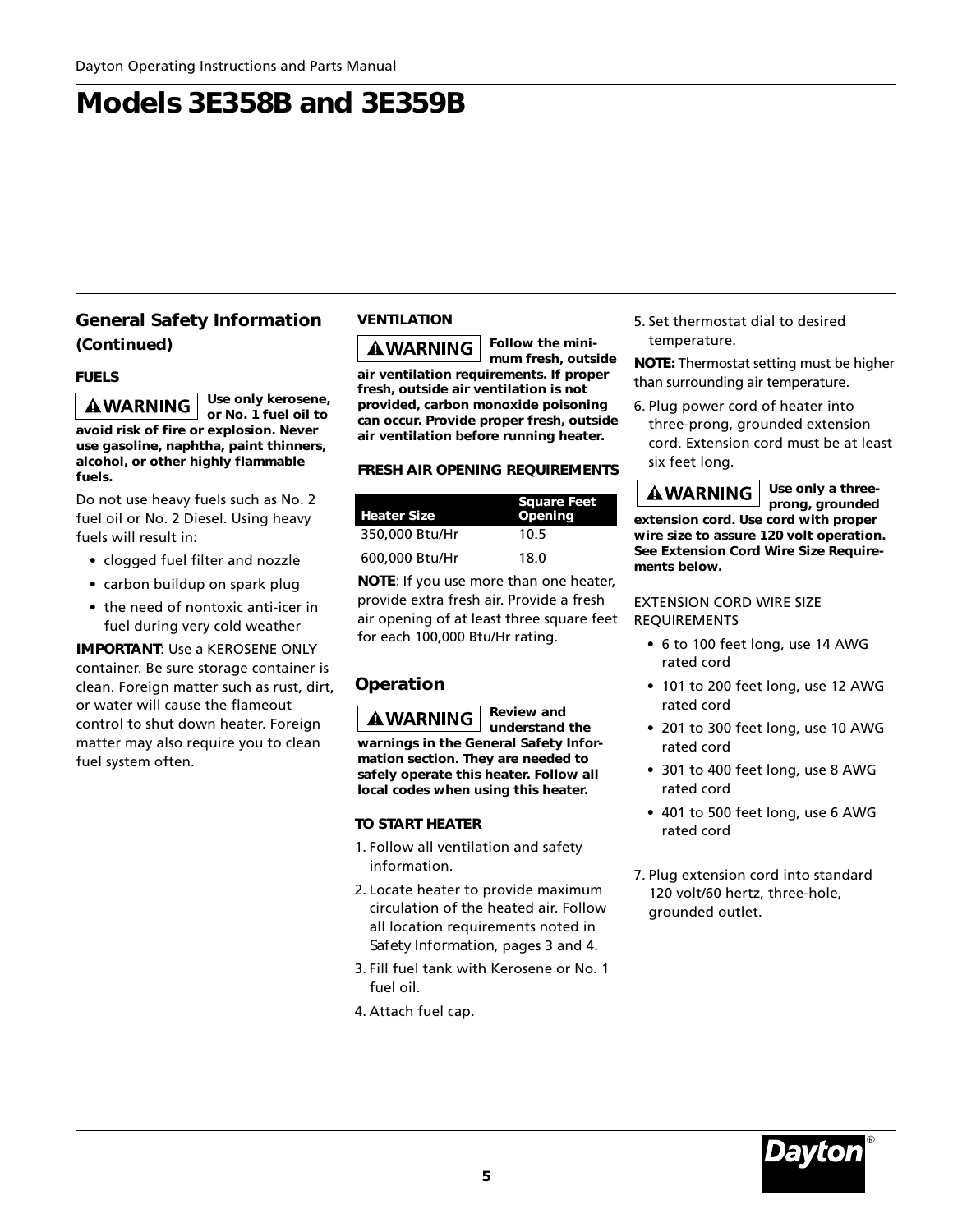### **Operation (Continued) TO STOP HEATER**

8. The motor will start when extension cord is plugged into outlet. The heater should ignite at once. If heater does not ignite, restart heater. To restart heater, wait 60 seconds, then push in flameout control reset button. Flameout control reset button is at rear of heater near power cord (See Figure 6).

**NOTE***:* If starting heater for first time, you may need to prime the pump. If equipped, slightly open the bleeder valve of the pump to allow air to escape. Quickly close the valve once fuel is seen. Wipe up excess fuel. If equipped with canister fuel filter, remove the canister bottom and fill with fuel. Reassemble filter. Wipe up any excess fuel. You may also have to do this after taking heater out of storage.



*Never unplug* **A CAUTION** *heater while heater is running. Heater must go through purge cycle. The purge cycle cools the combustion chamber. Damage to heater can occur if combustion chamber is not cooled. Do not restart heater until purge cycle is complete.*

- 1. Turn thermostat dial to lowest temperature setting. This will cause heater flame to go out. The motor will continue to run during the purge cycle. This allows the fan to cool the combustion chamber. When the purge cycle is finished, the motor will stop. Do not unplug heater until purge cycle is finished.
- 2. Unplug extension cord from outlet.
- 3. To temporarily stop heater, set thermostat at a temperature lower than air around heater. Heater will cycle back on if air temperature around heater matches thermostat setting.

*Do not restart heater until purge*

### **TO RESTART HEATER**

**A CAUTION** *cycle is finished. The purge cycle cools the combustion chamber.*

- 1. Wait until purge cycle is finished after stopping heater.
- 2. Repeat steps under *To Start Heater*, page 5.

### **OPERATION WITH PORTABLE GENERATOR**

**AWARNING** 

*Before operating heater or any*

*appliance from a portable generator, verify that generator has been properly connected to earth ground. Improper grounding or failure to ground generator can result in electrocution if a ground fault occurs. Refer to owner's manual supplied by generator manufacturer for proper grounding procedures.*

The operating voltage range of the heater is 108 to 132 Volts (120 Volts +/- 10%). Prior to plugging heater into generator the output voltage should be verified (if generator is equipped with the automatic idle feature, the output voltage should be measured with the generator running at full speed). If the voltage does not measure in this range the heater should not be plugged into the generator.

Refer to *Operation* on page 5 for starting, stopping, and resetting heater procedures.



**Figure 7 - Typical Generator Grounding Method (Generator construction may vary from that shown)**

**Figure 6 - Flame-Out Control Reset Button**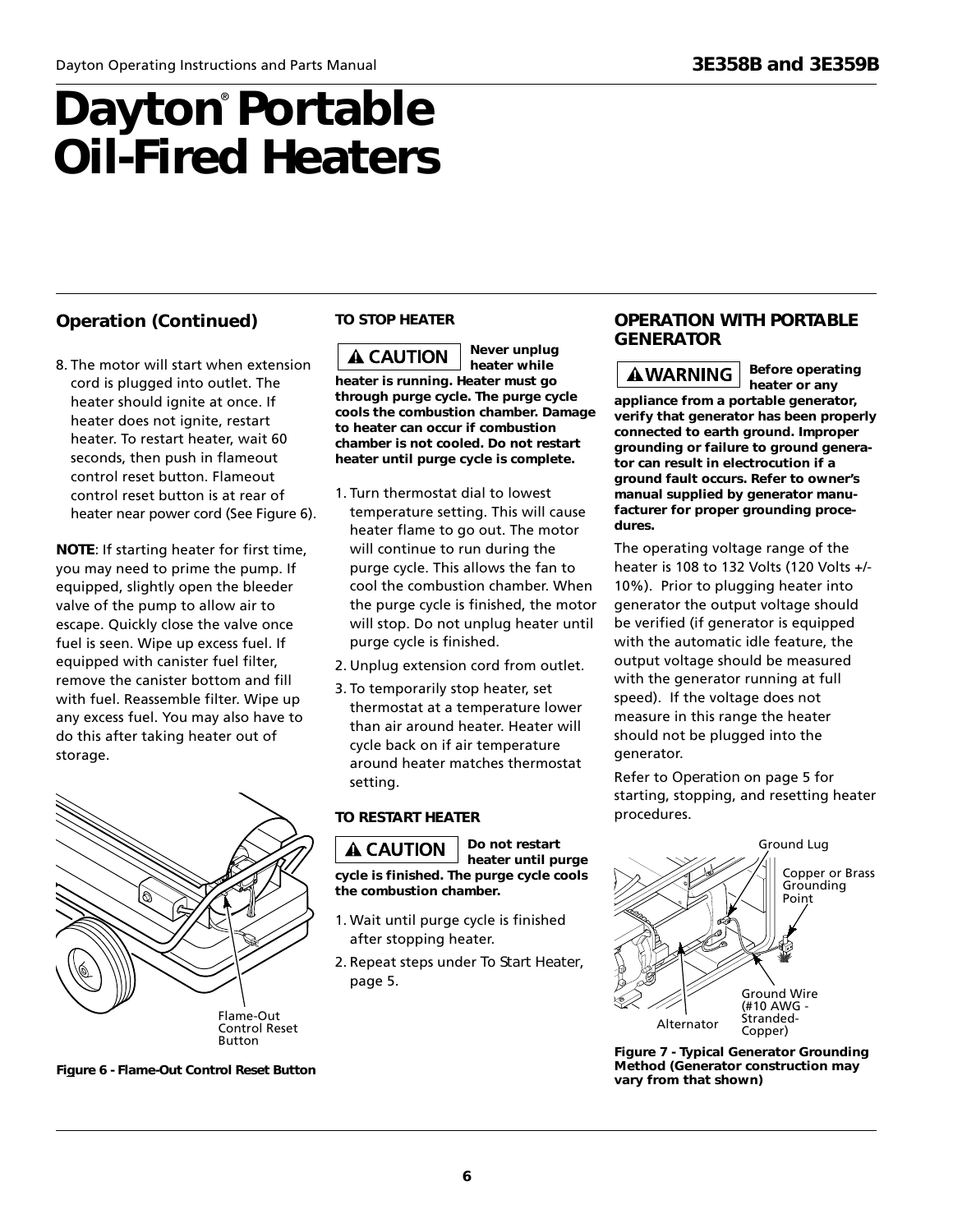### **Maintenance**

*Never service* **AWARNING** *heater while it is plugged in, operating, or hot. Severe burns and electrical shock can occur.*

### **UPPER SHELL REMOVAL**

- 1. Remove screws along each side and top of heater using 5/16" nut-driver. These screws attach upper and lower shells together (See Figure 8).
- 2. Lift upper shell off.



**Figure 8 - Upper Shell Removal, Model 3E359B**

### **FAN BLADES AND AIR DEFLECTORS**

- 1. Remove upper shell (See Figure 8).
- 2. Clean fan blades and air deflectors with clean, soft cloth moistened with Kerosene or solvent (See Figure 9).
- 3. Dry fan blades and air deflectors thoroughly.
- 4. Replace upper shell.



### **Figure 9 - Fan Blades and Air Deflectors**

#### **SPARK PLUG**

- 1. Remove upper shell (See Figure 8).
- 2. Remove spark plug wire from spark plug (See Figure 10).
- 3. Remove spark plug from burner head using 13/16" open-end wrench (See Figure 10).
- 4. Replace spark plug if damaged or heavily coated with carbon.
- 5. Clean and regap spark plug electrodes to .075 inch (See Figure 11).
- 6. Install spark plug in burner head.
- 7. Attach spark plug wire to spark plug.
- 8. Replace upper shell.



**Figure 10 - Spark Plug Removal**



**Figure 11 - Spark Plug Gap**

### **FUEL FILTERS**

TANK FUEL FILTER

- 1. Disconnect fuel lines from pump and fuel filter canister, if equipped, with 7/16" wrench (See Figure 12).
- 2. Carefully pry fuel filter loose from fuel tank with flat end of screwdriver.
- 3. Inspect fuel filter for water or dirt.
- 4. Rinse fuel filter and fuel lines with clean Kerosene.
- 5. Replace fuel filter into fuel tank.
- 6. Connect fuel lines to pump and fuel filter canister, if equipped.



**Figure 12 - Removing Tank Fuel Filter**

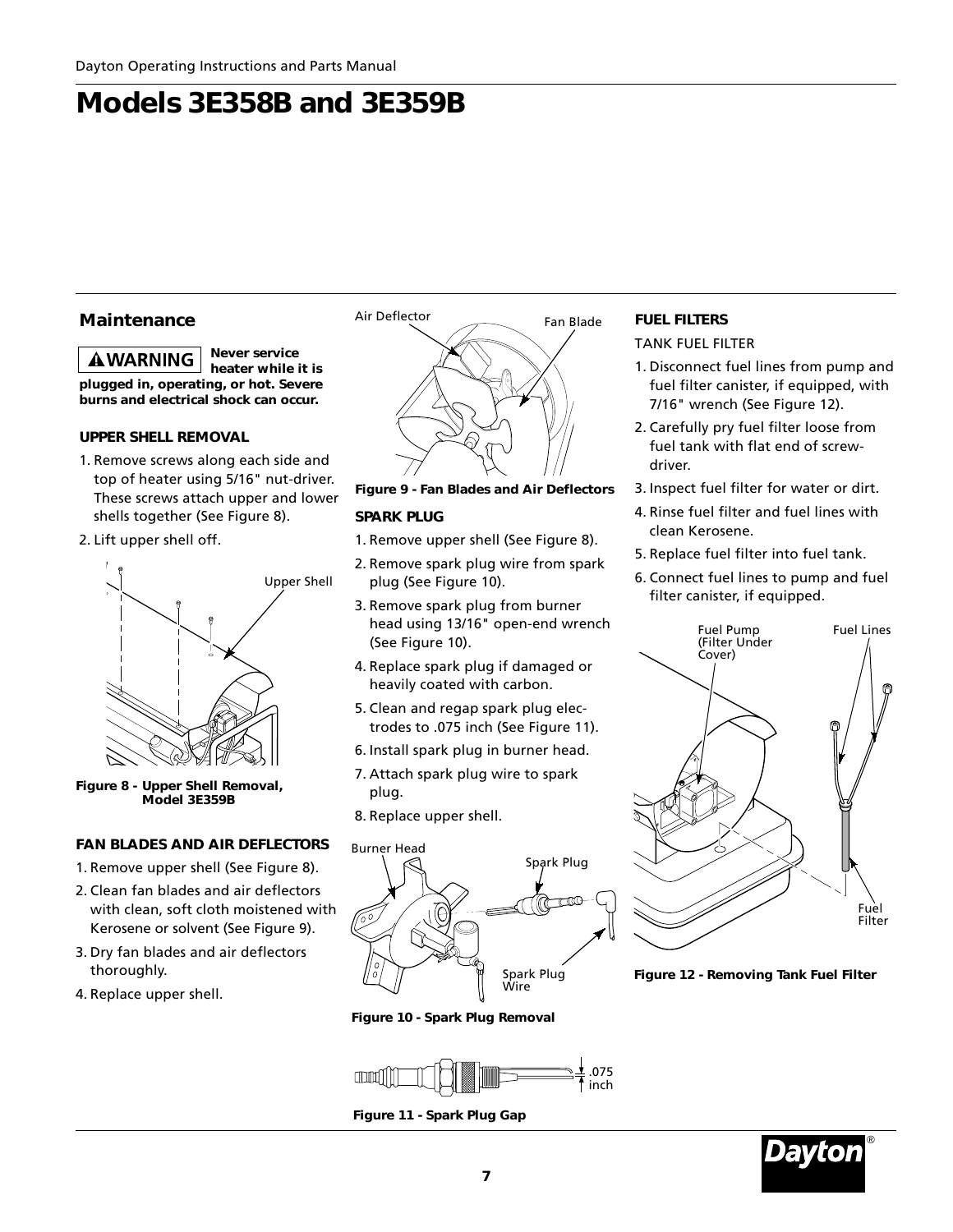### **Maintenance (Continued)**

#### FOR HEATERS WITH FUEL FILTER INTERNAL TO PUMP

- 1. Remove pump cover to access filter.
- 2. Rinse and wipe inside of pump cover and dry with clean cloth.
- 3. Rinse fuel filter in clean kerosene or blow compressed air from inside out.
- 4. Reassemble and tighten securely. Check for leaks.



- 6. Rinse fuel filter in clean Kerosene.
- 7. Put clean fuel filter and gasket back in canister bottom.
- 8. Screw canister bottom into canister top.
- 9. Tighten securely. Check for leaks.



**Figure 14 - Fuel Pump Filter and Canister**

### **PUMP**

(Procedure if pump is binding)

- 1. Remove upper shell (See Figure 8, page 7).
- 2. Loosen hex screw on flange clamp at rear of motor with 5/16" nut-driver (See Figure 15).
- 3. Turn fan with hand (See Figure 16).
- 4. If fan turns freely, tighten screw on flange clamp.
- 5. If fan does not turn freely, replace pump.
- 6. Replace upper shell.



**Figure 15 - Location of Screw on Flange Clamp**



**Figure 16 - Turning Fan with Hand**

### **Figure 13 - Fuel Pump and Filter**

### FOR HEATERS WITH FUEL FILTER/ CANISTER EXTERNAL TO PUMP

- 1. Unscrew canister bottom from canister top with Channellock pliers.
- 2. Remove fuel filter and gasket from canister bottom (See Figure 14).
- 3. Inspect canister bottom and fuel filter for water or dirt.
- 4. Rinse canister bottom in clean Kerosene.
- 5. Wipe inside of canister bottom dry with clean cloth.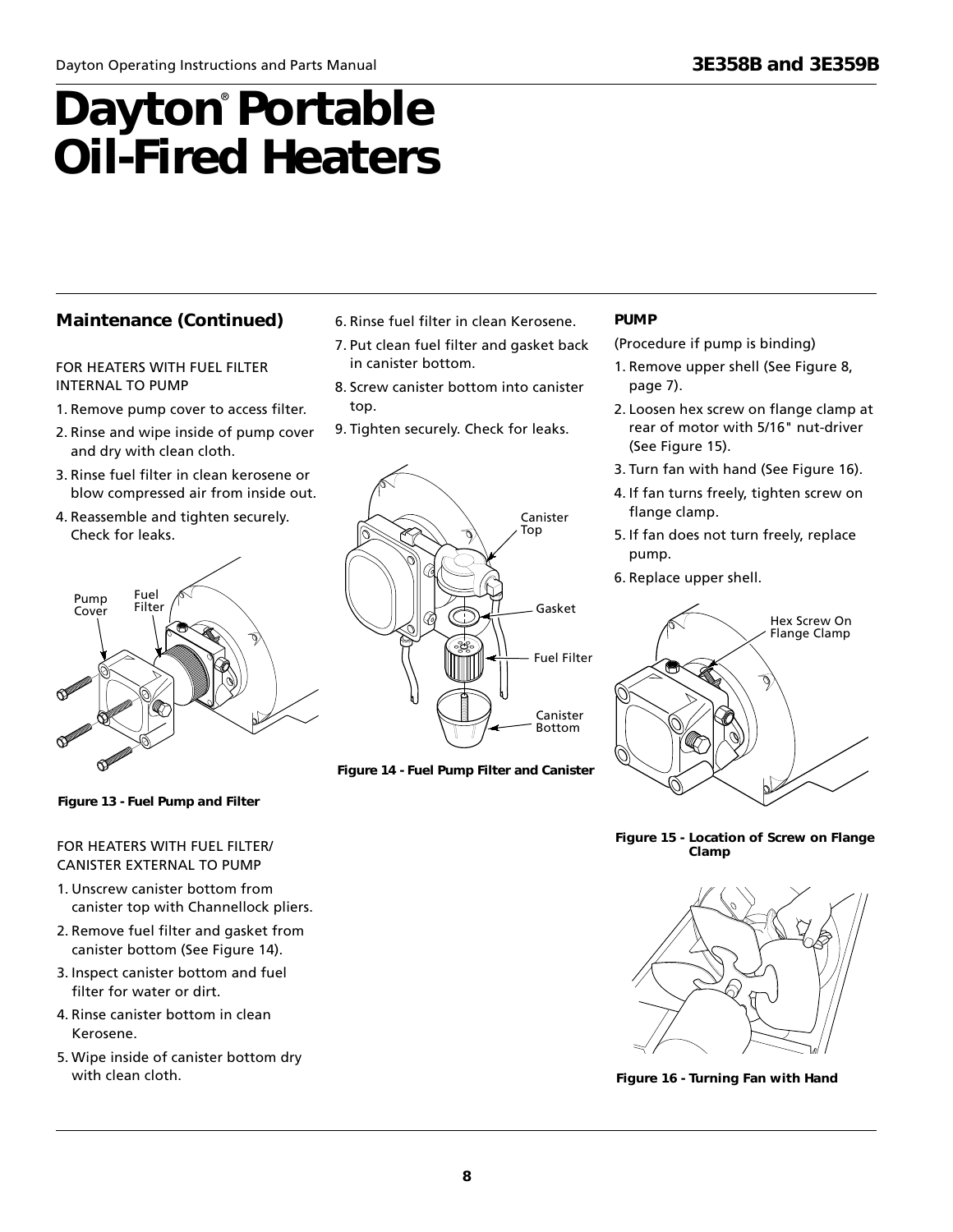### **Maintenance (Continued)**

### **FUEL LINES**

(Procedure for tightening fuel lines)

- 1. Remove upper shell (See Figure 8, page 7).
- 2. Use 7/16" wrench and tighten fuel lines at solenoid valve, pump, and fuel filter canister (if equipped) (See Figure 17).



**Figure 17 - Fuel Line at Solenoid Valve**



**Figure 18 - Fuel Lines at Pump and Pump/Filter Assembly**

### **NOZZLE**

- 1. Remove upper shell (See Figure 8, page 7).
- 2. Remove fuel line from solenoid valve using 7/16" wrench.
- 3. Remove spark plug wire from spark plug.
- 4. Remove spark plug from burner head using 13/16" open-end wrench.
- 5. Remove five screws using 5/16" nutdriver and remove burner head from combustion chamber.
- 6. Place burner head into vise and lightly tighten.
- 7. Carefully remove nozzle from burner head using 5/8" socket wrench (See Figure 19).
- 8. Inspect nozzle for damage. If damaged or clogged, replace nozzle.
- 9. Make sure plug is in place on burner head.
- 10. Replace nozzle into burner head and tighten firmly (175-200 inchpounds).
- 11. Attach burner head to combustion chamber.
- 12. Install spark plug in burner head.
- 13. Attach spark plug wire to spark plug.
- 14. Attach fuel line to solenoid valve. Tighten firmly.
- Fuel 15. Replace upper shell.<br>Lines



**Figure 19 - Replacing Nozzle**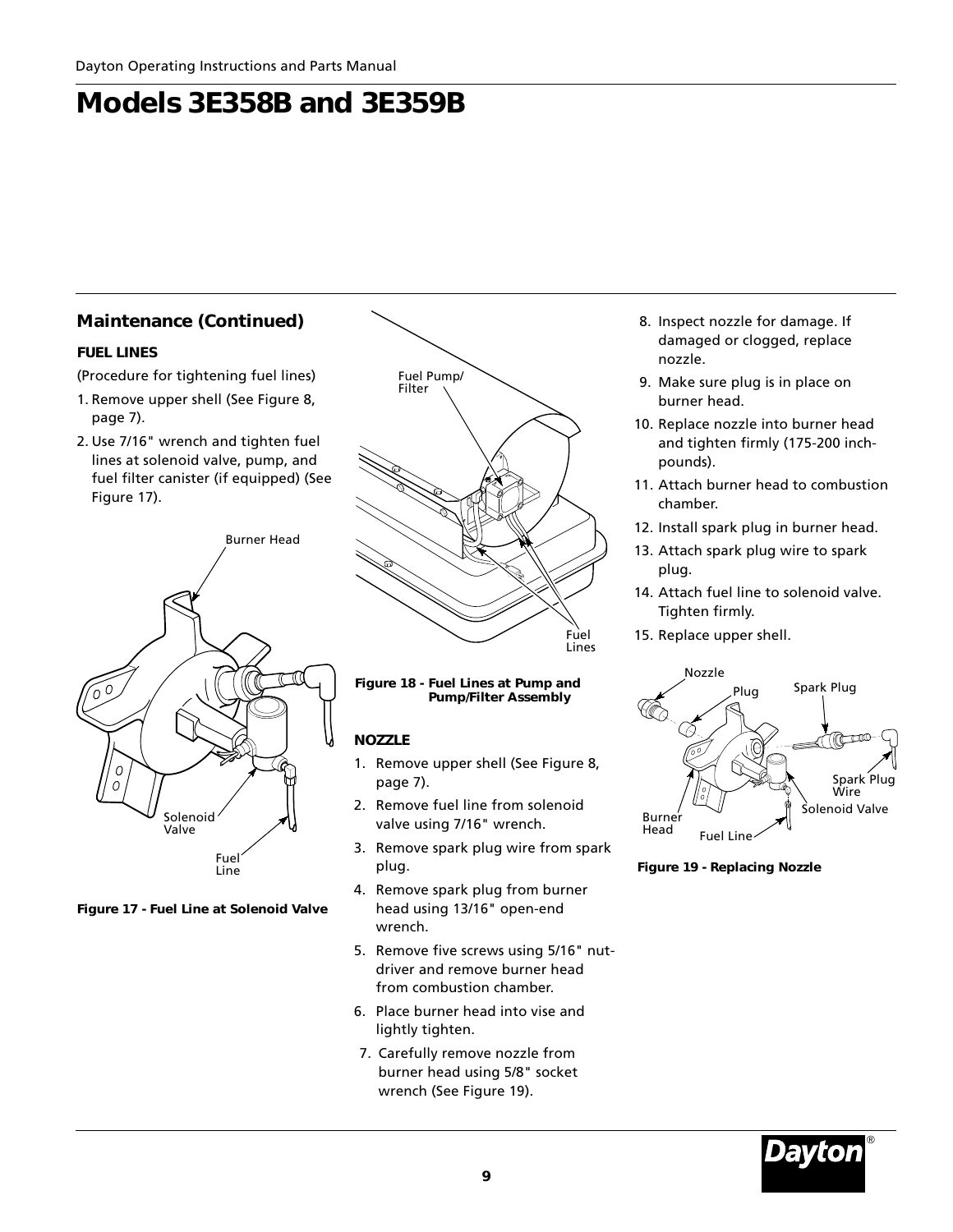#### **PUMP PRESSURE ADJUSTMENT FOR HEATERS WITH FUEL FILTER INTER-NAL TO PUMP**

- 1. Remove pressure gauge plug from fuel pump port marked "GAUGE."
- 2. Install accessory pressure gauge (part number 110380-01) to fuel pump port marked "GAUGE" (See Figure 20). Do not use bleeder valve port to check pressure. Bleeder valve port contains pressure higher than operating pressure. Setting pump pressure with gauge in bleeder valve port will result in wrong operating pressure.
- 3. Start heater (See *Operation*, page 5). Allow motor to reach full speed.
- 4. Adjust pressure. Use small flat blade screwdriver to turn slotted screw at fuel pump port at top right side of pump. Turn screw clockwise to increase pressure. Turn screw counterclockwise to decrease pressure. See specifications below for correct pressure for each model.
- 5. Stop heater (See *To Stop Heater*, page 6).
- 6. Remove pressure gauge. Replace pressure gauge plug in fuel pump port marked "GAUGE."

|              | Pump     |
|--------------|----------|
| Model        | Pressure |
| Model 3E358B | 100 psi  |
| Model 3E359B | 110 psi  |



**Figure 20 - Adjusting Pump Pressure**

### **PUMP PRESSURE ADJUSTMENT FOR HEATERS WITH FUEL FILTER/CANIS-TER EXTERNAL TO PUMP**

- 1. Remove pressure gauge plug from fuel pump port marked "GAUGE."
- 2. Install accessory pressure gauge (part number 110380-01) to fuel pump port marked "GAUGE" (See Figure 21).
- 3. Start heater (See *Operation*, page 5). Allow motor to reach full speed.
- 4. Adjust pressure. Use small flat blade screwdriver to turn slotted screw at fuel pump pressure adjusting port. Turn screw clockwise to increase pressure. Turn screw counterclockwise to decrease pressure. See specifications, next column, for correct pressure for each model.
- 5. Stop heater (See *To Stop Heater*, page 6).

6. Remove pressure gauge. Replace pressure gauge plug in fuel pump port marked "GAUGE."



**Figure 21 - Adjusting Pump Pressure**

### **MAINTENANCE KITS**

|                   | Part          |
|-------------------|---------------|
| l Kit             | <b>Number</b> |
| Flame-Out Control | HA3003        |
| Spark Plug        | HA3012        |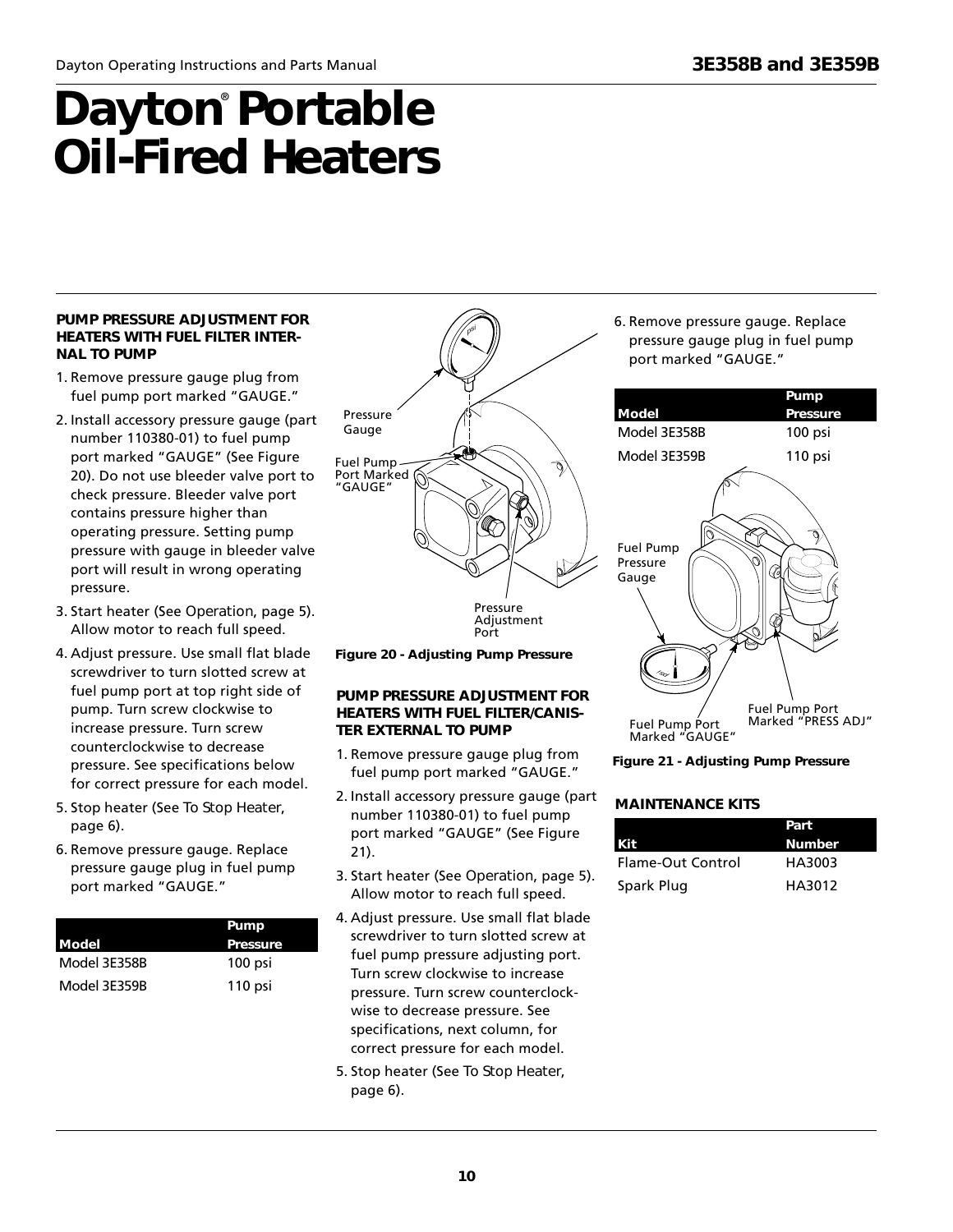### **Storing, Transporting, or Shipping**

**NOTE:** If shipping, transport companies require fuel tanks to be empty.

- 1. Drain all fuel from fuel lines and pump/filter (See *Fuel Filters [Tank Fuel Filter]*, page 7).
- 2. Clean and flush fuel filter in fuel pump (See *Fuel Filters,* page 7).
- 3. Remove drain plug and drain fuel tank.
- 4. Replace drain plug.
- 5. If any debris is noted in old fuel, add 1 or 2 quarts of clean Kerosene to tank, stir, and drain again. This will prevent excess debris from clogging filters during future use.
- 6. Replace drain plug. Properly dispose of old and dirty fuel. Check with local automotive service stations that recycle oil.
- 7. Add two gallons (350,000 Btu/Hr) or three gallons (600,000 Btu/Hr) of clean Kerosene or No. 1 fuel oil to fuel tank.
- 8. Replace fuel cap.
- 9. Operate heater for 5 minutes (See *Operation*, page 5).
- 10. Stop heater and let cool completely.
- 11. Remove drain plug and drain fuel tank.
- 12. Replace drain plug.
- 13. Properly dispose of old and dirty fuel.
- 14. If storing, store heater in a dry location. Make sure storage place is free of dust and corrosive fumes.

**IMPORTANT:** Do not store Kerosene over summer months for use during next heating season. Using old fuel could damage heater.

### **Preventative Maintenance Schedule**

*Never service heater while it is plugged in, operating, or hot. Severe burns and electrical shock can* **AWARNING** *occur.*

| Item                                          | <b>How Often</b>                                                     | <b>How To</b>                                          |
|-----------------------------------------------|----------------------------------------------------------------------|--------------------------------------------------------|
| Fuel tank                                     | Flush every 150-200 hours of operation or as needed                  | See Storing, Transporting, or Shipping,<br>above       |
| Filler neck screen                            | Check for trash when filling fuel tank. Clean when dirty             | Lift out of fuel tank and rinse with clean<br>Kerosene |
| Fuel filter assembly<br>(Fuel tank)           | Clean twice a heating season or replace as needed                    | See Fuel Filters, page 7                               |
| <b>Fuel filter lines</b>                      | Check and tighten loose connections occasionally                     | See Fuel Lines, page 9                                 |
| Fuel filter (In pump<br>or external canister) | Clean fuel filter element every 250 hours                            | See Fuel Filters, page 7                               |
| Spark plug                                    | Clean and regap every 300 hours of operation or<br>replace as needed | See Spark Plug, page 7                                 |
| Fan blades and air<br>deflectors              | Clean each season or as needed                                       | See Fan Blades and Air Deflectors, page 7              |
| burner head                                   | Air passages around Check each season for dirt and trash             | Remove dirt and trash with clean, soft<br>cloth        |
| Motor                                         | Not required, permanently lubricated                                 |                                                        |

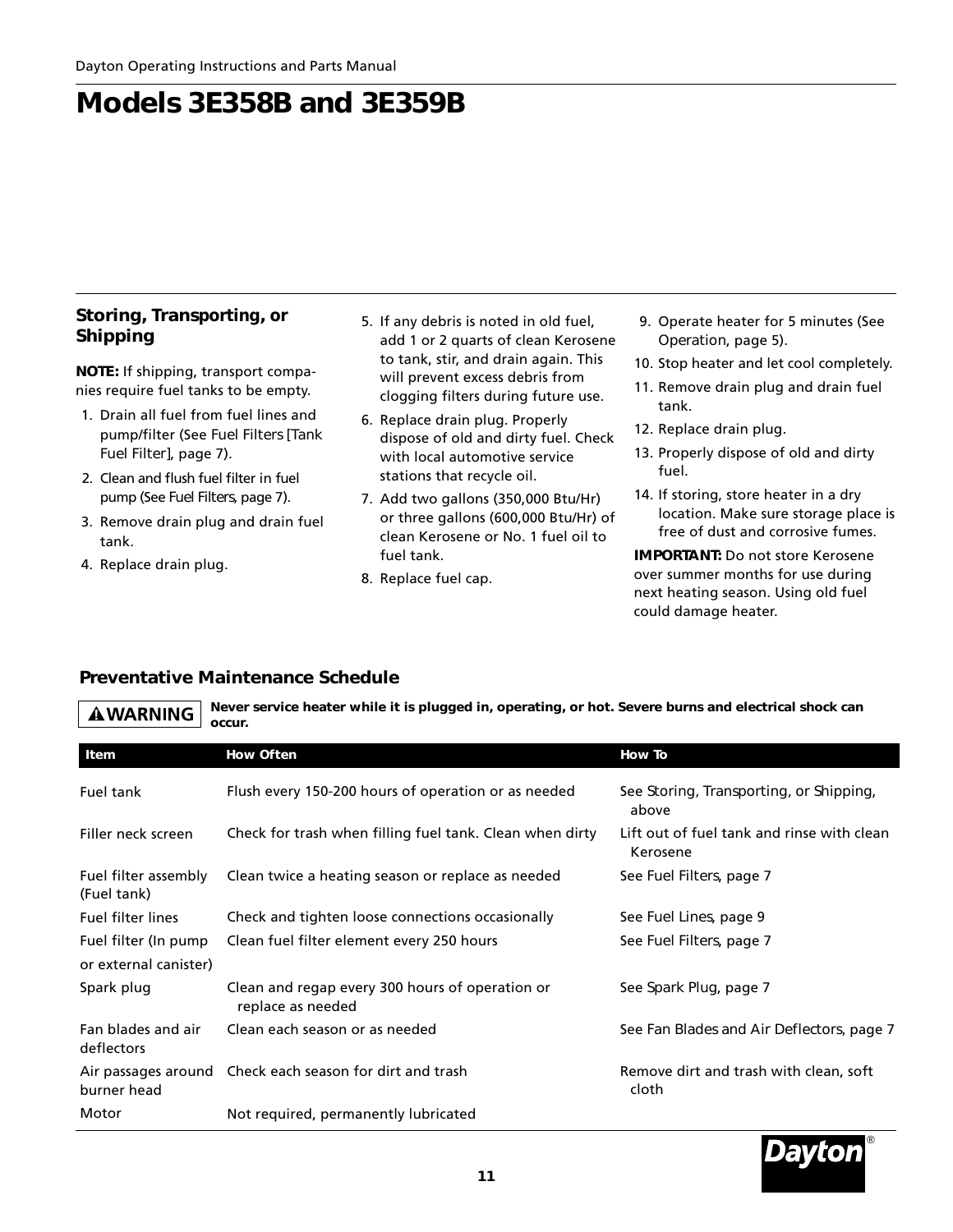### **Wiring Diagram**



**Figure 22 - Wiring Diagram**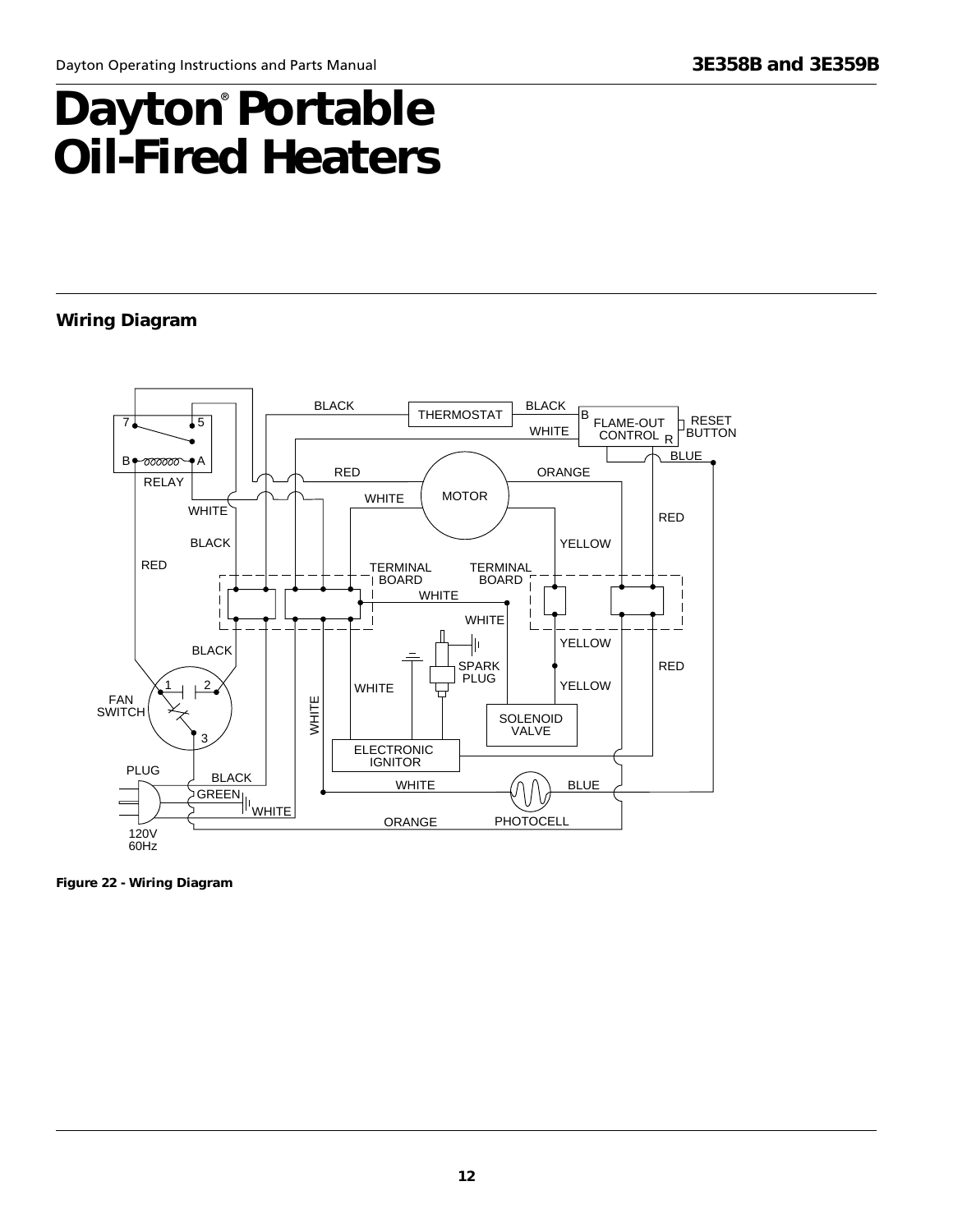**Troubleshooting Chart** *A WARNING Never service heater while it is plugged in, operating, or hot. Severe burns and electrical shock can occur.*

| Symptom                                                                                                                | <b>Possible Cause(s)</b>                                                                                                                                                                     | <b>Corrective Action</b>                                                                                                                                                                                                                    |
|------------------------------------------------------------------------------------------------------------------------|----------------------------------------------------------------------------------------------------------------------------------------------------------------------------------------------|---------------------------------------------------------------------------------------------------------------------------------------------------------------------------------------------------------------------------------------------|
| Motor does not start when heater is<br>plugged in and thermostat setting is<br>higher than surrounding air temperature | 1. Little or no power at heater due to:<br>a. Damaged power cord or exten-<br>sion cord<br>b. Wrong size extension cord<br>c. Heater plugged into outlet with<br>voltage lower than 120 volt | 1.a. Check condition of power cord or<br>extension cord. Repair or replace if<br>damaged<br>b. Use extension cord with proper wire<br>size (See To Start Heater, page 5)<br>c. Make sure heater is plugged into<br>120 volt/60 hertz outlet |
|                                                                                                                        | 2. Loose electrical connections                                                                                                                                                              | 2. Check connections. Tighten if loose                                                                                                                                                                                                      |
|                                                                                                                        | 3. Motor overload protector tripped<br>due to:                                                                                                                                               | 3.a. See Fan Blades and Air Deflectors.<br>page 7                                                                                                                                                                                           |
|                                                                                                                        | a. Dirty fan<br>b. Debris pulled into fan area by fan<br>c. Binding pump                                                                                                                     | b. Remove debris from fan and fan<br>guard area<br>c. Turn fan by hand. If fan is hard to<br>turn, see Pump, page 8                                                                                                                         |
|                                                                                                                        | d. Low voltage                                                                                                                                                                               | d. See steps B and C under item 1 above<br><b>NOTE:</b> Be sure to reset motor overload<br>protector by pressing reset button on<br>top of motor                                                                                            |
|                                                                                                                        | 4. Flameout control not reset                                                                                                                                                                | 4. Press and release flameout control<br>reset button. See Figure 6, page 6<br>for button location                                                                                                                                          |
|                                                                                                                        | 5. Damaged flameout control                                                                                                                                                                  | 5. Replace flameout control                                                                                                                                                                                                                 |
|                                                                                                                        | 6. Damaged power relay                                                                                                                                                                       | 6. Replace power relay                                                                                                                                                                                                                      |
|                                                                                                                        | 7. Damaged thermostat                                                                                                                                                                        | 7. Replace thermostat                                                                                                                                                                                                                       |
|                                                                                                                        | 8. Binding pump                                                                                                                                                                              | 8. Turn fan by hand. If fan is hard to<br>turn, see Pump, page 8                                                                                                                                                                            |
| Heater will not ignite, but motor runs                                                                                 | 1. Fuel tank empty                                                                                                                                                                           | 1. Add fuel to tank                                                                                                                                                                                                                         |
| for a short period of time                                                                                             | 2. Water in fuel                                                                                                                                                                             | 2. Check fuel tank for bubbles of water<br>in bottom. If found, remove fuel<br>(See Storing, Transporting, or<br>Shipping, page 11). Clean tank and<br>fuel filters (See Fuel Filters, page 7).                                             |



Fill with clean fuel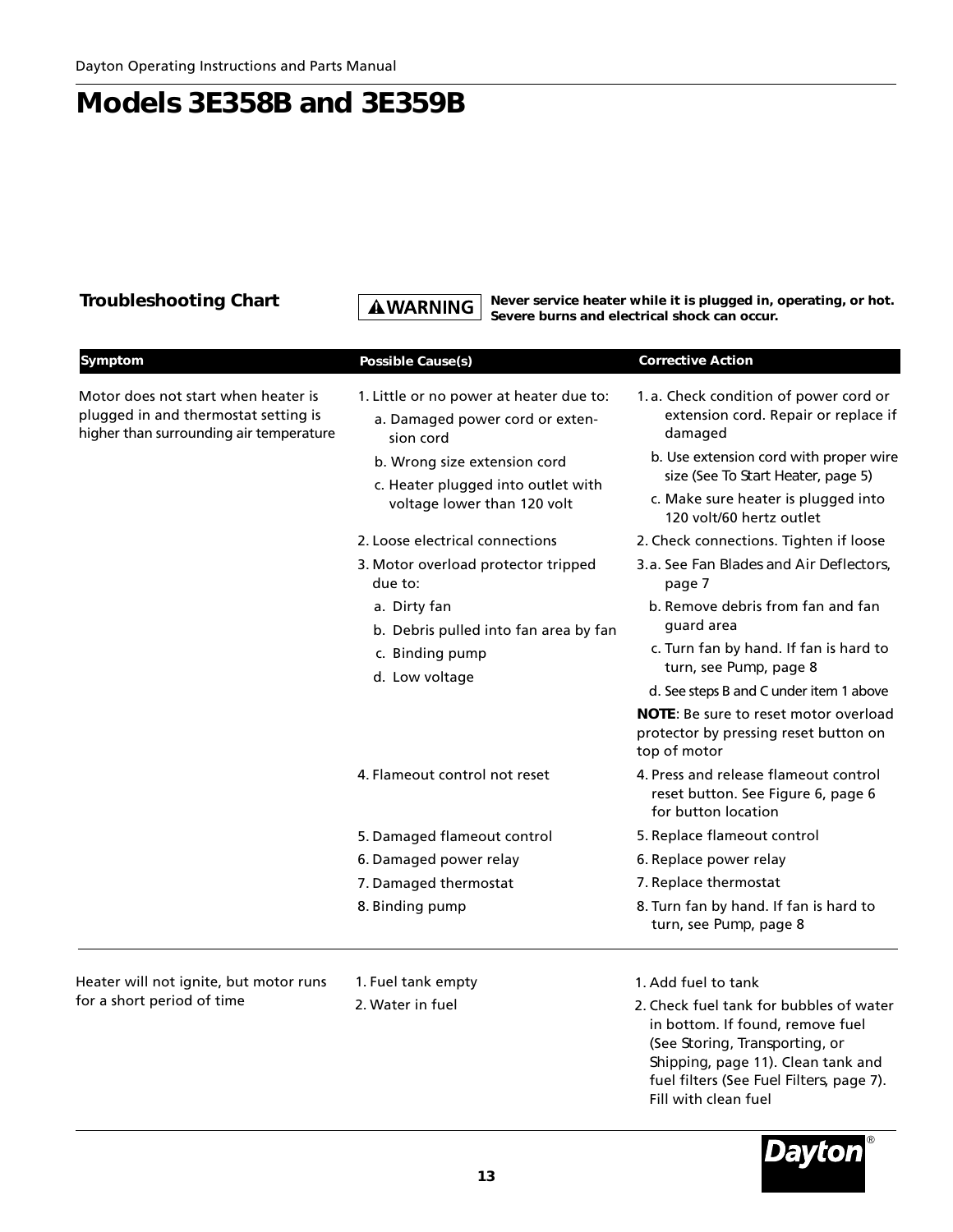### **Dayton Portable Oil-Fired Heaters** ®

### **Troubleshooting Chart (Continued)**

| Symptom                                                                                  | <b>Possible Cause(s)</b>                                          | <b>Corrective Action</b>                                                                                                                                           |
|------------------------------------------------------------------------------------------|-------------------------------------------------------------------|--------------------------------------------------------------------------------------------------------------------------------------------------------------------|
| Heater will not ignite, but motor runs<br>for a short period of time (Continued)         | 3. Wrong fuel                                                     | 3. Remove wrong fuel (See Storing,<br>Transporting, or Shipping, page<br>11). Clean tank and fuel filters (See<br>Fuel Filters, page 7). Fill with<br>correct fuel |
|                                                                                          | 4. Dirt in nozzle                                                 | 4. Replace nozzle (See Nozzle, page 9)                                                                                                                             |
|                                                                                          | 5. Very low temperature may cause<br>fuel to thicken and not flow | 5. Move heater to warmer place until<br>fuel flows freely                                                                                                          |
|                                                                                          | 6. Dirty fuel filters                                             | 6. Clean fuel filters (See Fuel Filters,<br>page 7)                                                                                                                |
|                                                                                          | 7. Wrong pump pressure                                            | 7. Adjust pump pressure (See Pump<br>Pressure Adjustment sections, page<br>10)                                                                                     |
|                                                                                          | 8. Spark plug wire disconnected from plug                         | 8. Connect spark plug wire to spark plug                                                                                                                           |
|                                                                                          | 9. Spark plug problems due to:<br>Wrong gap                       | 9. Adjust electrode gap to .075"<br>(See Spark Plug, page 7)                                                                                                       |
|                                                                                          | Plug wet with fuel                                                | Clean fuel from spark plug with<br>clean, soft cloth                                                                                                               |
|                                                                                          | Carbon deposits on plug                                           | Replace plug if heavily coated with<br>carbon (See Spark Plug, page 7)                                                                                             |
|                                                                                          | Damaged plug                                                      | Inspect plug for worn or eroded<br>electrodes. If found, replace plug<br>(See Spark Plug, page 7)                                                                  |
|                                                                                          | 10. Solenoid valve not opening                                    | 10. Check electrical connections and<br>voltage to solenoid. If good,<br>replace solenoid valve                                                                    |
|                                                                                          |                                                                   | <b>AWARNING</b><br><b>High Voltage!</b>                                                                                                                            |
|                                                                                          | 11. Damaged electronic ignitor                                    | 11. Replace electronic ignitor                                                                                                                                     |
| Heater ignites, but flameout control<br>shuts off heater after a short period of<br>time | 1. Wrong pump pressure                                            | 1. Adjust pump pressure (See Pump<br>Pressure Adjustment section, page<br>10)                                                                                      |
|                                                                                          | 2. Dirty fuel filters                                             | 2. Clean fuel filters (See Fuel Filters,<br>page 7)                                                                                                                |
|                                                                                          | 3. Dirt in nozzle                                                 | 3. Replace nozzle (See Nozzle, page 9)                                                                                                                             |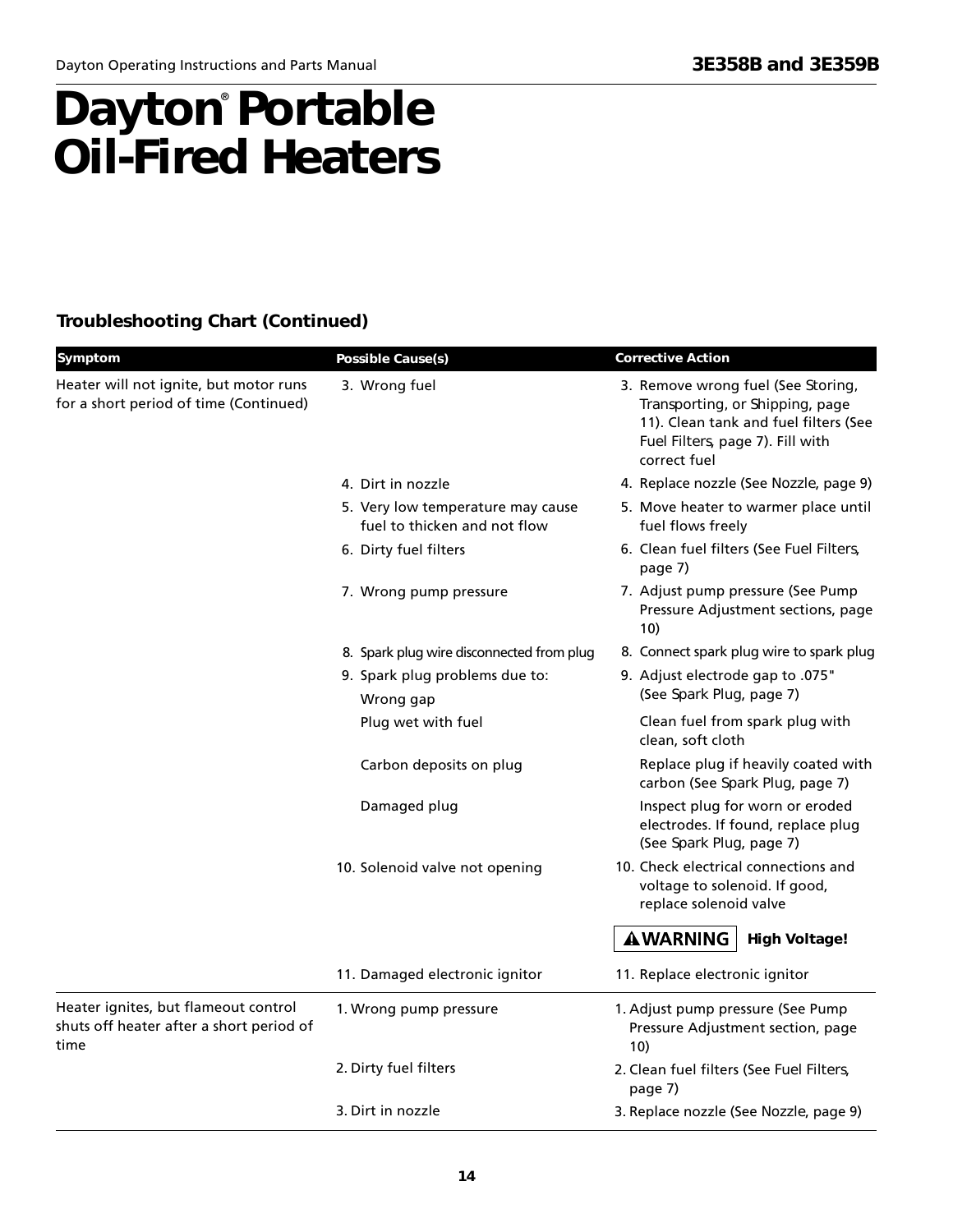### **Troubleshooting Chart (Continued)**

| Symptom                                                                          | <b>Possible Cause(s)</b>                                     | <b>Corrective Action</b>                                                                                                                                                                                             |
|----------------------------------------------------------------------------------|--------------------------------------------------------------|----------------------------------------------------------------------------------------------------------------------------------------------------------------------------------------------------------------------|
| Heater ignites, but flameout control<br>shuts off heater after a short period of | 4. Dirty photocell lens                                      | 4. Clean photocell lens with clean,<br>cotton swab                                                                                                                                                                   |
| time (Continued)                                                                 | 5. Open or damaged photocell                                 | 5. Replace photocell                                                                                                                                                                                                 |
|                                                                                  | 6. Bad flameout control                                      | 6. Replace flameout control                                                                                                                                                                                          |
|                                                                                  | 7. Damaged fan switch                                        | 7. Replace fan switch                                                                                                                                                                                                |
| Heater burns, but puffs of smoke can<br>be seen                                  | Wrong pump pressure                                          | Adjust pump pressure (See Pump<br>Pressure Adjustment sections on page 10)                                                                                                                                           |
| Heater does not burn steady                                                      | Heater almost out of fuel                                    | Add fuel to tank                                                                                                                                                                                                     |
| Heater burns with odor                                                           | Water condensation in fuel tank                              | Check fuel tank for bubbles of water in<br>bottom. If found, remove fuel (See<br>Storing, Transporting, or Shipping,<br>page 11). Clean tank and fuel filters<br>(See Fuel Filters, page 7). Fill with clean<br>fuel |
| Heater smokes continuously                                                       | 1. Wrong fuel                                                | 1. Remove wrong fuel (See Storing,<br>Transporting, or Shipping, page 11).<br>Clean tank and fuel filters (See Fuel<br>Filters, page 7). Fill with correct fuel                                                      |
|                                                                                  | 2. Dirty fuel filters                                        | 2. Clean fuel filters (See Fuel Filters,<br>page 7)                                                                                                                                                                  |
|                                                                                  | 3. Air leak in suction system                                | 3. Tighten all fuel line connections (See<br>Fuel Lines, page 7)                                                                                                                                                     |
|                                                                                  | 4. Dirty nozzle                                              | 4. Replace nozzle (See Nozzle, page 9)                                                                                                                                                                               |
|                                                                                  | 5. Low voltage causing motor to<br>operate below rated speed | 5. Check voltage at heater. Voltage at<br>heater should be not less than 90%<br>of rated voltage (108V minimum for<br>120V heaters)                                                                                  |
|                                                                                  | 6. Loose fuel line                                           | 6. Check and tighten all fuel line<br>connections (See Fuel Lines, page 9)                                                                                                                                           |

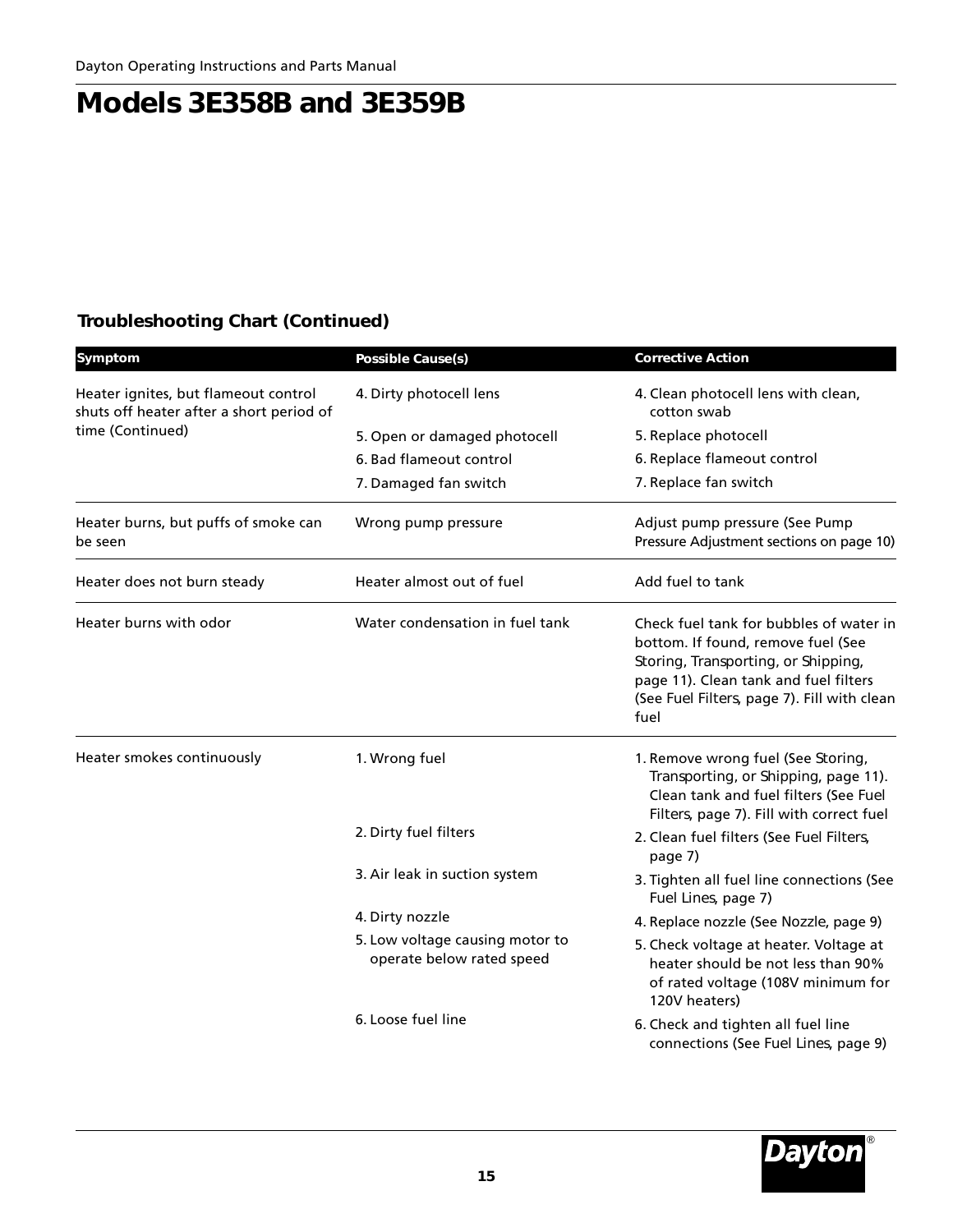# *For Repair Parts, call 1-800-323-0620*

### *24 hours a day – 365 days a year*

**24 TIOUTS a Uay – 303 Uays a year**<br>Please provide following information:<br>-Model number -Model number -Serial number (if any) -Part description and number as shown in parts list

*Address parts correspondence to:* Grainger Parts P.O. Box 3074 1657 Shermer Road Northbrook, IL 60065-3074 U.S.A.



**Figure 23 - Repair Parts Illustration for Motor And Pump Assembly for Heaters with Fuel Filter Internal to Pump**



**Figure 24 - Repair Parts Illustration for Motor And Pump Assembly for Heaters with Fuel Filter/ Canister External to Pump**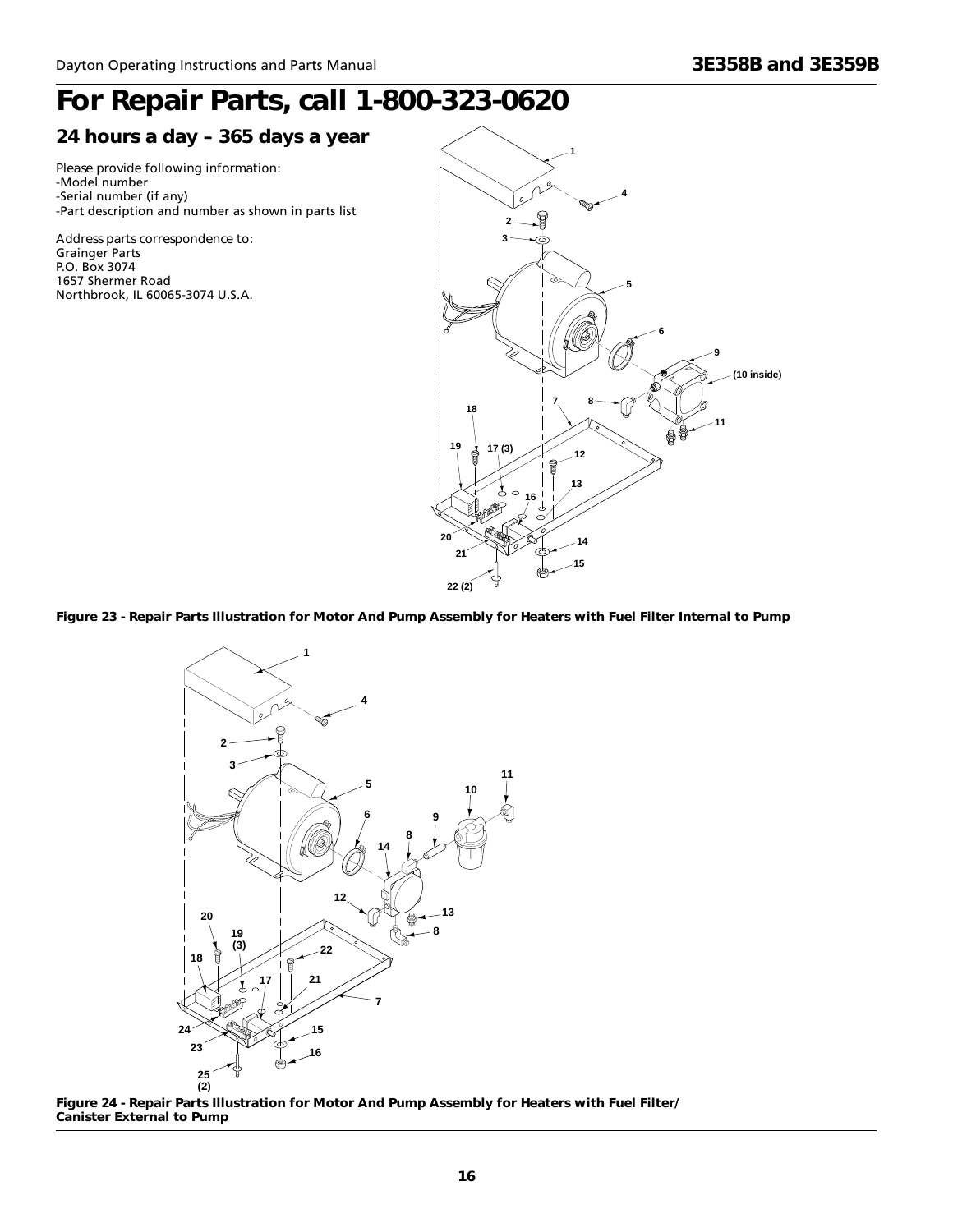### **Repair Parts List**

### **Motor and Pump Assembly for Heaters with Fuel Filter Internal to Pump - Figure 23**

| Reference     |                                  |                    |      | Reference     |                       |                    |      |
|---------------|----------------------------------|--------------------|------|---------------|-----------------------|--------------------|------|
| <b>Number</b> | <b>Description</b>               | <b>Part Number</b> | Qty. | <b>Number</b> | <b>Description</b>    | <b>Part Number</b> | Qty. |
|               | Wiring cover                     | 097492-03          |      | 12            | #8-32 x 3/8" Screw    | M10908-14          |      |
|               | 5/16-24 x 5/16" Screw            | *HF5-5C            | 4    | 13            | Strain relief bushing | 101504-01          |      |
|               | 5/16" External lockwasher *WLE-5 |                    | 4    | 14            | 5/16" Lockwasher      | *WLM-5             |      |
| 4             | #10-16 x 3/8" Screw              | *M11084-26         | 3    | 15            | 5/16-24" Hex nut      | NPF-5C             |      |
| 5             | Motor (Model 3E358B)             | 099562-01          |      | 16            | Flamezzrol            | HA3003             |      |
|               | Motor (Model 3E359B)             | 099562-02          |      | 17            | Snap bushing          | 101547-01          | 3    |
| 6             | Flange clamp                     | M50116             |      | 18            | #6-32 x 3/8" Screw    | M10908-2           |      |
|               | (holds pump to motor)            |                    |      | 19            | Power relay           | 097491-01          |      |
| 7             | Motor support                    | 099518-05          |      | 20            | <b>Terminal Board</b> | 099125-05          |      |
|               | (Model 3E358B)                   |                    |      | 21            | <b>Terminal Board</b> | 099125-04          |      |
|               | Motor support                    | 099519-03          |      | 22            | Rivet                 | 099157-01          | 2    |
|               | (Model 3E359B)                   |                    |      |               |                       |                    |      |
| 8             | Compression elbow                | M50297             |      |               |                       |                    |      |
| 9             | Fuel pump kit                    | 098560-02          |      |               |                       |                    |      |
| 10            | Filter element                   | 110381-01          |      |               |                       |                    |      |
|               | (inside fuel pump,               |                    |      |               |                       |                    |      |
|               | includes gaskets)                |                    |      |               |                       |                    |      |

(\*) Standard hardware item, available locally.

11 Straight fitting M50113-02 2

### **Motor and Pump Assembly for Heaters with Fuel Filter/Canister External to Pump - Figure 24**

| Reference     |                                  |                    |      | Reference     |                       |                    |      |
|---------------|----------------------------------|--------------------|------|---------------|-----------------------|--------------------|------|
| <b>Number</b> | <b>Description</b>               | <b>Part Number</b> | Qty. | <b>Number</b> | Description           | <b>Part Number</b> | Qty. |
|               | Wiring cover                     | 097492-03          |      | 11            | 90° Male elbow        | M50114-02          |      |
|               | 5/16-24 x 5/16" Screw            | *HF5-5C            | 4    | 12            | Compression elbow     | M50297             |      |
|               | 5/16" External lockwasher *WLE-5 |                    | 4    | 13            | Straight fitting      | M50113-02          |      |
|               | #10-16 x 3/8" Screw              | *M11084-26         | 3    | 14            | Fuel pump kit         | 098560-01          |      |
| 5             | Motor (Model 3E358B)             | 099562-01          |      | 15            | 5/16" Lockwasher      | *WLM-5             | 4    |
|               | Motor (Model 3E359B)             | 099562-02          |      | 16            | 5/16-24" Hex nut      | NPF-5C             | 4    |
| 6             | Flange clamp                     | M50116             |      | 17            | Flameout control      | HA3003             |      |
|               | (holds pump to motor)            |                    |      | 18            | Power relay           | 097491-01          |      |
| 7             | Motor support                    | 099518-05          |      | 19            | Snap bushing          | 101547-01          |      |
|               | (Model 3E358B)                   |                    |      | 20            | #6-32 x 3/8" Screw    | M10908-2           |      |
|               | Motor support                    | 099519-03          |      | 21            | Strain relief bushing | 101504-01          |      |
|               | (Model 3E359B)                   |                    |      | 22            | #8-32 x 3/8" Screw    | M10908-14          |      |
| 8             | Street elbow                     | 57413              | 2    | 23            | <b>Terminal Board</b> | 099125-05          |      |
| 9             | Pipe nipple                      | M17499-2           |      | 24            | <b>Terminal Board</b> | 099125-04          |      |
| 10            | Fuel filter assembly             | 098102-01          |      | 25            | Rivet                 | 099157-01          |      |
|               | Filter element                   | 098103-01          |      |               |                       |                    |      |
|               | (inside fuel filter assembly,    |                    |      |               |                       |                    |      |

includes rubber gaskets)

(\*) Standard hardware item, available locally.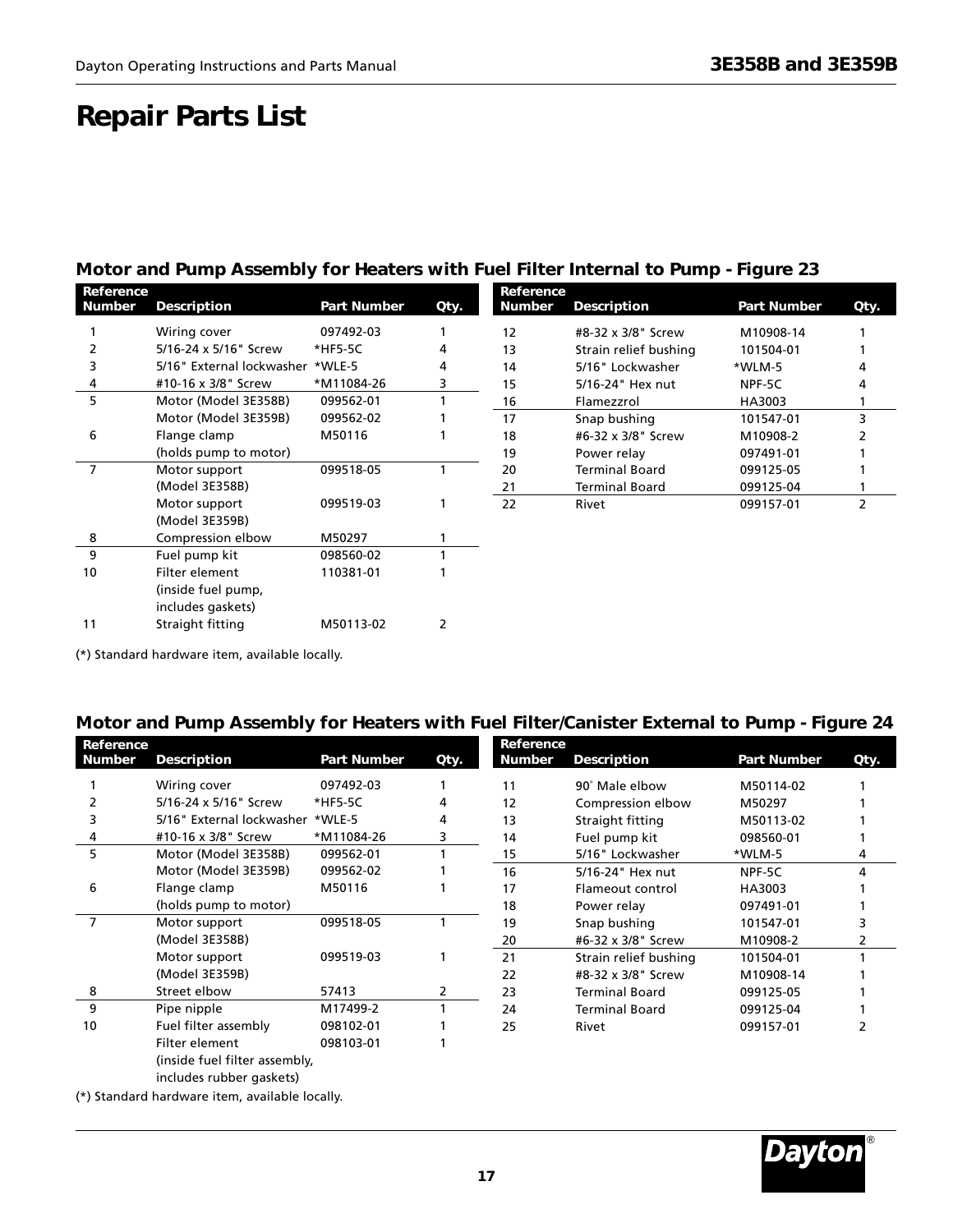# *For Repair Parts, call 1-800-323-0620*

### *24 hours a day – 365 days a year*

**24 TIOUTS a Uay – 303 Uays a year**<br>Please provide following information:<br>-Model number -Model number -Serial number (if any) -Part description and number as shown in parts list

*Address parts correspondence to:* Grainger Parts P.O. Box 3074 1657 Shermer Road Northbrook, IL 60065-3074 U.S.A.



**Figure 25 - Repair Parts Illustration for Burner Head Assembly**



**Figure 26 - Accessory - High Pressure Fuel Gauge**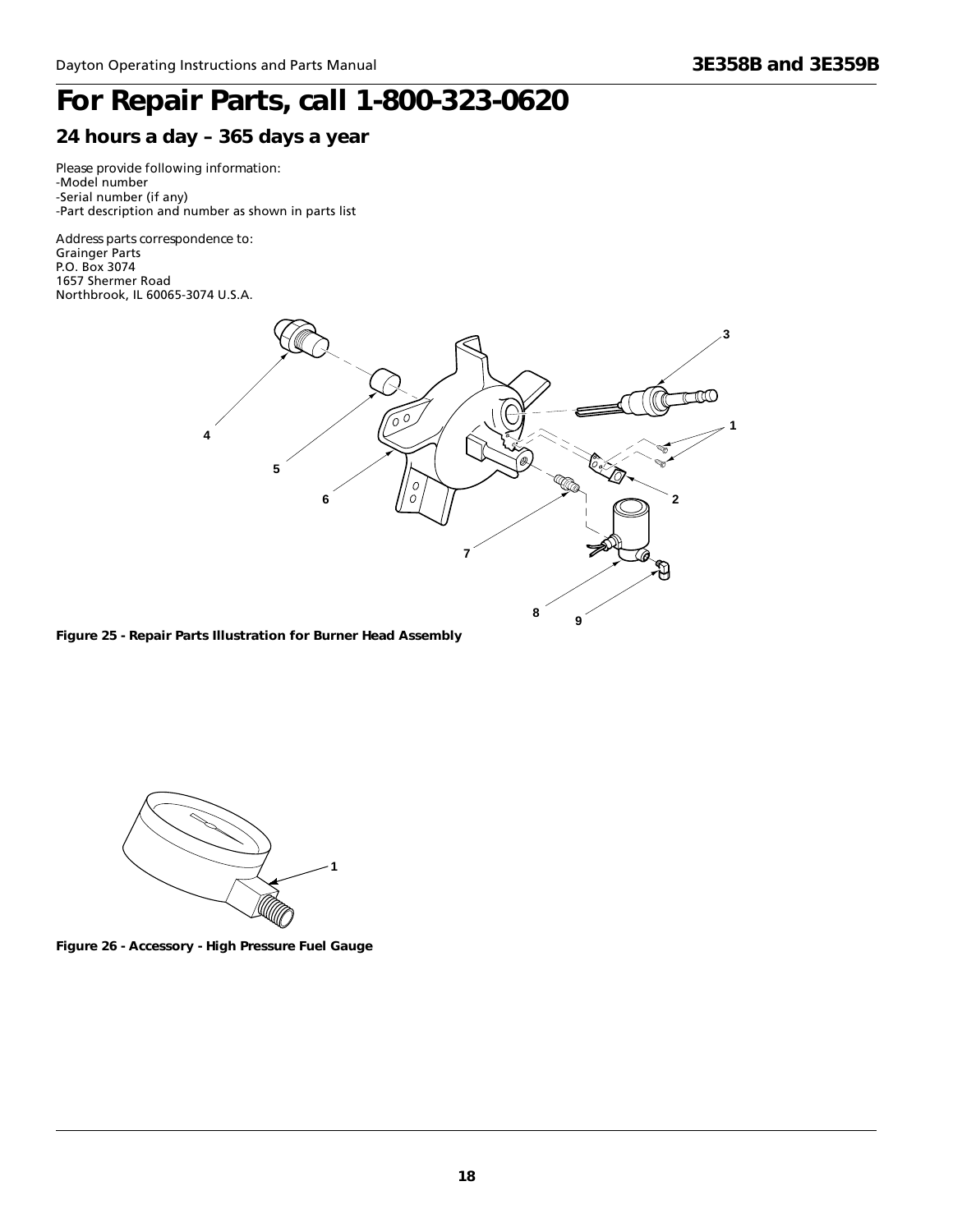## **Repair Parts List**

### **Burner Head Assembly - Figure 25**

| Reference<br><b>Number</b> | <b>Description</b>    | <b>Part Number</b> | Qty.          |
|----------------------------|-----------------------|--------------------|---------------|
|                            | #6-32 x 3/8" Screw    |                    |               |
|                            | (Model 3E358B only)   | *M10908-2          | $\mathcal{P}$ |
| 2                          | Photocell bracket     |                    |               |
|                            | (Model 3E358B only)   | 099229-01          |               |
| 3                          | Spark plug            | HA3012             |               |
| 4                          | Nozzle (Model 3E358B) | M50112             |               |
|                            | Nozzle (Model 3E359B) | M30765             |               |
| 5                          | Plug                  | M51170-01          |               |
| 6                          | Burner head body      | M50924-02          |               |
|                            | Straight nipple       | 69246              |               |
| 8                          | Solenoid valve        | M50077             |               |
| 9                          | Compression elbow     | M50297             |               |

(\*) Standard hardware item, available locally.

### **Accessory - Figure 26**

| Reference | Number Description                   | <b>Part Number</b> | Qtv. |
|-----------|--------------------------------------|--------------------|------|
|           | High pressure fuel gauge **110380-01 |                    |      |

(\*\*) Special tool to check fuel pump pressure.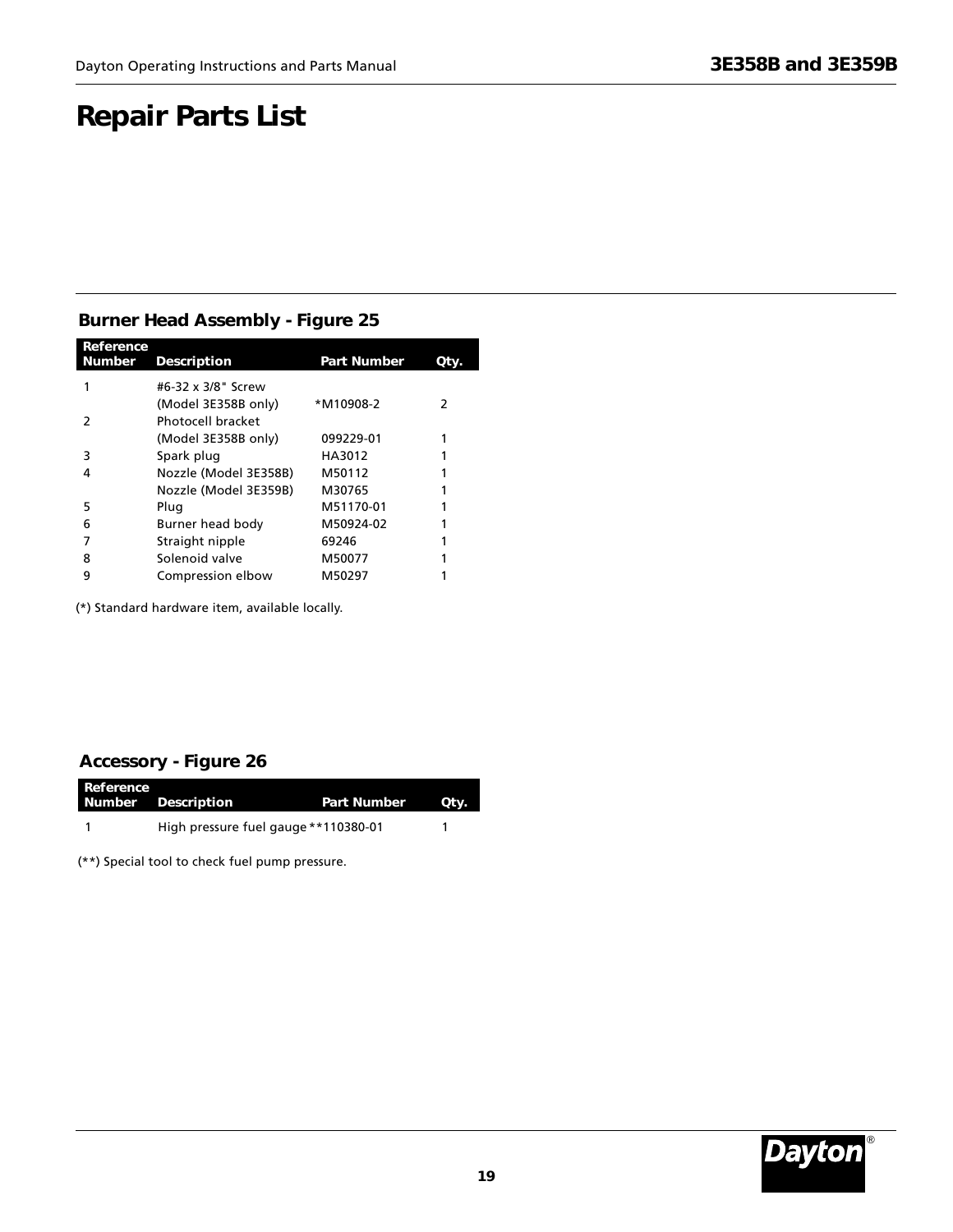# *For Repair Parts, call 1-800-323-0620*

### *24 hours a day – 365 days a year*



**Figure 27 - Repair Parts Illustration for Model 3E358B**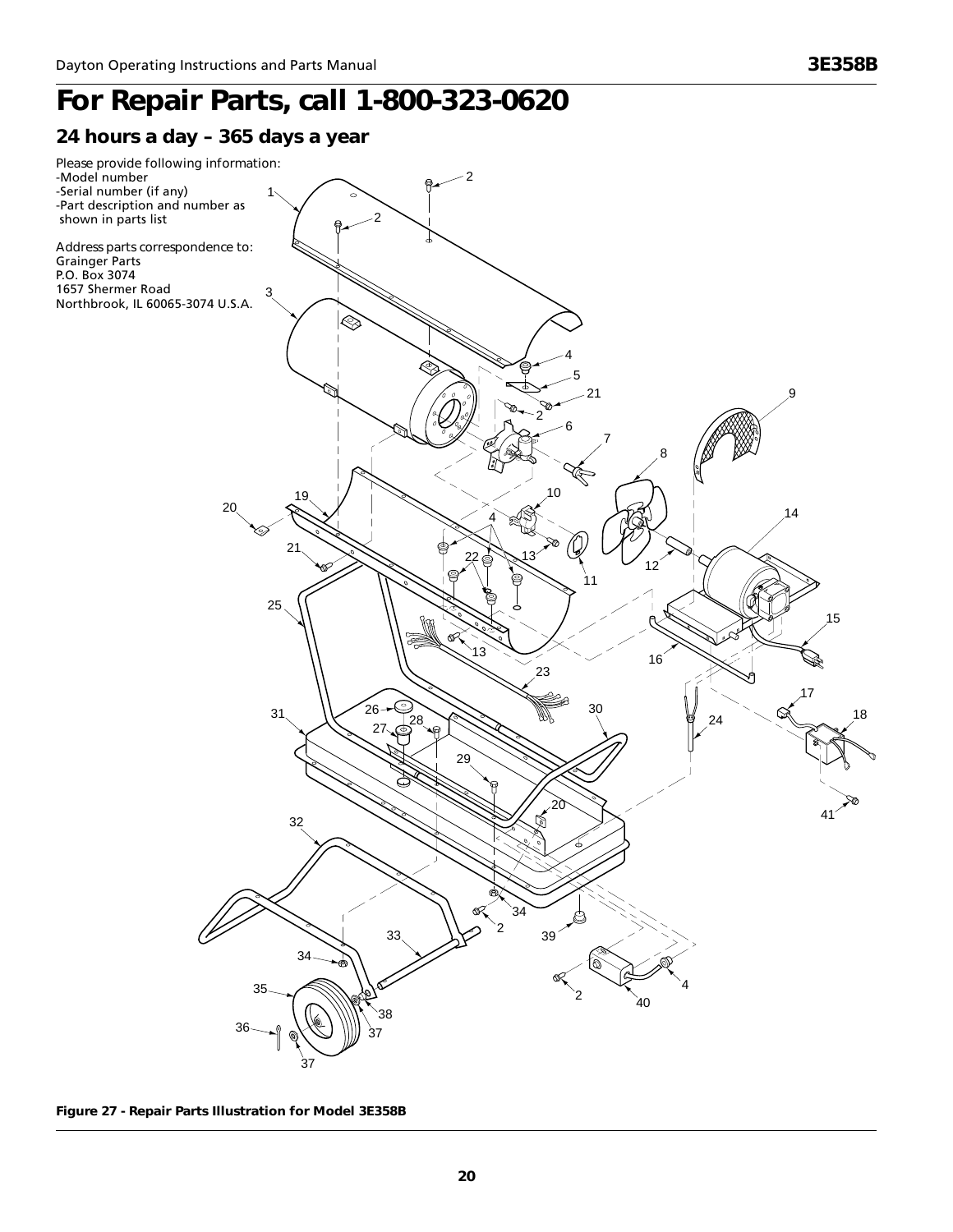### **Danair Darts I ist Repair Parts List**

| Reference<br><b>Number</b> | Description                                    | <b>Part Number</b> | Quantity       |
|----------------------------|------------------------------------------------|--------------------|----------------|
| $\mathbf{1}$               | Upper shell                                    | 108436-03          | 1              |
| $\overline{2}$             | #10-16 x 1/2" Screw                            | *M11084-27         | 15             |
| 3                          | Combustion chamber and shield                  | M50542-01          | $\mathbf{1}$   |
| 4                          | <b>Bushing</b>                                 | M30865-02          | $\overline{7}$ |
| 5                          | Air deflector                                  | M50086             | 5              |
| 6                          | Burner head assembly                           | $^{\dagger}$       | $\mathbf{1}$   |
| $\overline{7}$             | Photocell assembly                             | M16656-17          | $\mathbf{1}$   |
| 8                          | Fan                                            | M50121             | $\mathbf{1}$   |
| 9                          | Fan guard                                      | 108446-01          | 1              |
| 10                         | Fan switch (Includes cover, reference no. 11)  | M51336-02          |                |
| 11                         | Fan switch cover                               | M51160-01          | 1              |
| 12                         | Sleeve                                         | M50278             | 1              |
| 13                         | #10-16 x 3/8" Screw                            | *M11084-26         | 13             |
| 14                         | Motor & pump assembly                          | $\ddagger$         | $\mathbf{1}$   |
| 15                         | Power cord                                     | 099896-01          | 1              |
| 16                         | Fuel line                                      | M50295-02          | $\mathbf{1}$   |
| 17                         | Ignition boot                                  | M50050             | $\mathbf{1}$   |
| 18                         | Electronic Ignitor                             | 102482-04          | $\mathbf{1}$   |
| 19                         | Lower shell                                    | 108437-03          | $\mathbf{1}$   |
| 20                         | Clip nut                                       | M11271-8           | 16             |
| 21                         | #12-14 x 1/2" Screw                            | *M11084-3          | 14             |
| 22                         | <b>Bushing</b>                                 | M50104-02          | 5              |
| 23                         | Wire harness                                   | 099509-01          | $\mathbf{1}$   |
| 24                         | Fuel line assembly                             | M50115-01          | $\mathbf{1}$   |
| 25                         | Front handle                                   | M50062-03          | $\mathbf{1}$   |
| 26                         | Fuel cap                                       | 097702-01          | $\mathbf{1}$   |
| 27                         | Filler neck screen                             | HA2210             | $\mathbf{1}$   |
| 28                         | #1/4-20 x 2 <sup>1</sup> /4" Screw             | *HC4-18C           | 6              |
| 29                         | #1/4-20 x 1 <sup>1</sup> /2" Bolt              | *M51043-01         | 2              |
| 30                         | Rear handle                                    | M50062             | $\mathbf{1}$   |
| 31                         | Fuel tank                                      | 098513-05          | $\mathbf{1}$   |
| 32                         | Wheel support frame                            | M50063             | $\mathbf{1}$   |
| 33                         | Axle                                           | M18774             | $\mathbf{1}$   |
| 34                         | 1/4-20 Hex lock nut                            | *NTC-4C            | 8              |
| 35                         | Wheel                                          | M50389             | $\overline{2}$ |
| 36                         | 5/32 x 1 1/4" Cotter pin                       | *C5-10C            | 2              |
| 37                         | 5/8" Flatwasher                                | <b>WP-10C</b>      | 4              |
| 38                         | Wheel spacer                                   | M50296             | $\overline{2}$ |
| 39                         | Drain plug                                     | M27417             | 1              |
| 40                         | Thermostat                                     | 099895-01          | $\mathbf{1}$   |
| 41                         | #10-16 x 1/2" Screw                            | *M15823-27         | 10             |
| 42                         | #10-16 x 3/4" Screw                            | M11084-29          | 2              |
|                            | General information decal                      | 101685-05          | $\mathbf{1}$   |
|                            | (*) Standard hardware item, available locally. |                    |                |
|                            | (t) Not available as complete assembly.        |                    |                |

( ) Not shown.

®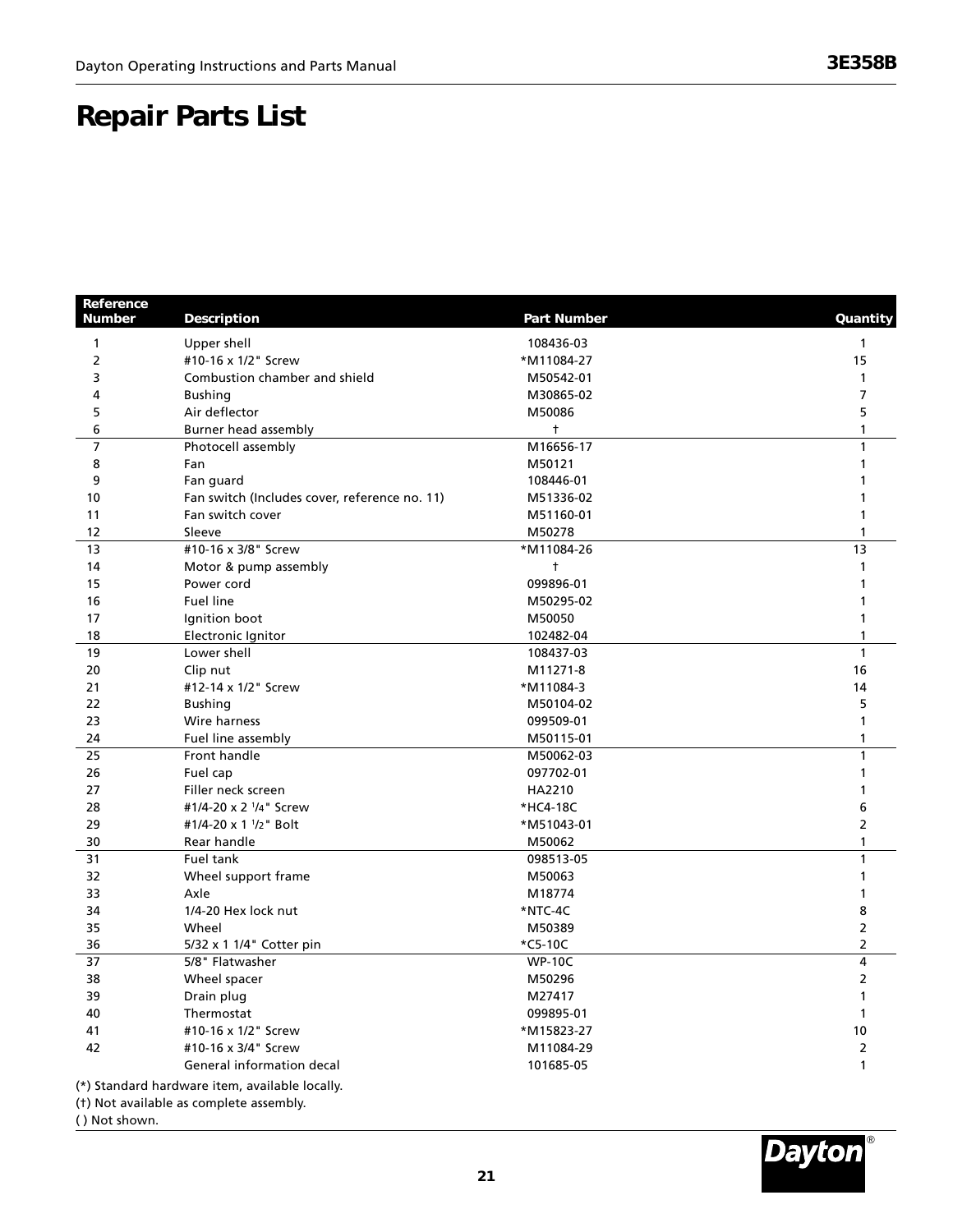# **Dayton Portable** ® *For Repair Parts, call 1-800-323-0620*



**Figure 28 - Repair Parts Illustration for Model 3E359B**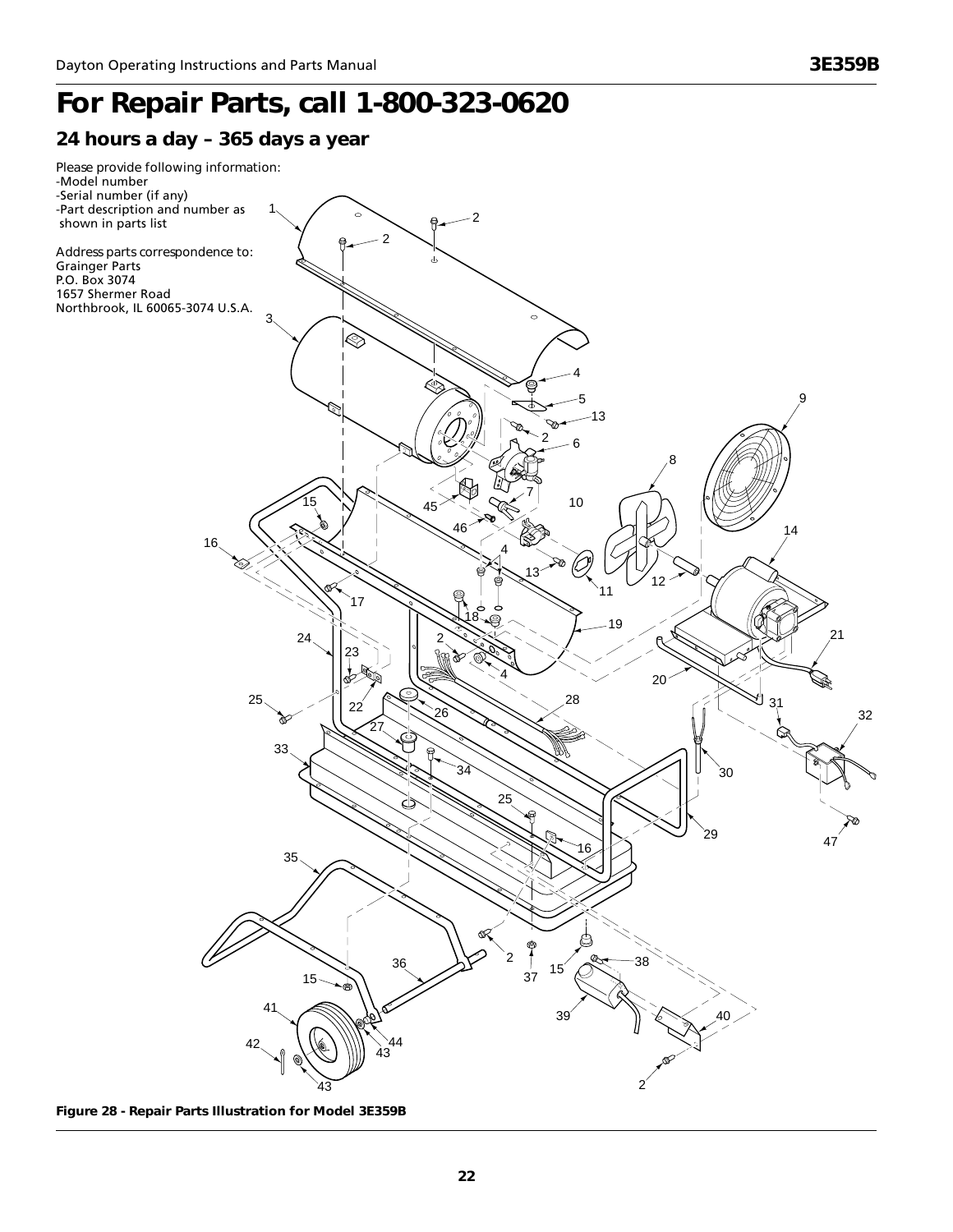### **Danair Darts I ist Repair Parts List**

| Reference<br><b>Number</b> | <b>Description</b>                            | <b>Part Number</b> | Quantity       |
|----------------------------|-----------------------------------------------|--------------------|----------------|
| 1                          | Upper shell                                   | 108396-03          | 1              |
| $\overline{2}$             | #10-16 x 1/2" Screw                           | *M11084-27         | 28             |
| 3                          | Combustion chamber and shield                 | M50543-01          | 1              |
| 4                          | <b>Bushing</b>                                | M30865-02          | 5              |
| 5                          | Air deflector                                 | M50157             | 5              |
| 6                          | Burner head assembly                          | $^{\dagger}$       | 1              |
| $\overline{7}$             | Photocell assembly                            | 104679-01          | 1              |
| 8                          | Fan                                           | M50194             | 1              |
| 9                          | Fan guard                                     | 106004-01          | 1              |
| 10                         | Fan switch (Includes cover, reference no. 11) | M51336-02          |                |
| 11                         | Fan switch cover                              | M51160-01          | 1              |
| 12                         | Sleeve                                        | M50278             | 1              |
| 13                         | #10-16 x 3/8" Screw                           | *M11084-26         | 15             |
| 14                         | Motor & pump assembly                         | $\ddagger$         | $\mathbf{1}$   |
| 15                         | #1/4-20 Hex nut                               | *NTC-4C            | 18             |
| 16                         | Clip nut                                      | M11271-8           | 18             |
| 17                         | #12-14 x 1/2" Screw                           | *M11084-3          | 4              |
| 18                         | <b>Bushing</b>                                | M50104-02          | 2              |
| 19                         | Lower shell                                   | 108397-03          | 1              |
| 20                         | <b>Fuel line</b>                              | M50295-03          | 1              |
| 21                         | Power cord                                    | 099896-01          | 1              |
| 22                         | Support bracket                               | M50388AZ           | 2              |
| 23                         | 1/4-20 x 3/8" Screw                           | *HC4-3C            | 4              |
| 24                         | Front handle                                  | M50224             | 1              |
| 25                         | #1/4-20 x 1 1/2" Bolt                         | *M51043-01         | 6              |
| 26                         | Fuel cap                                      | 097702-01          | 1              |
| 27                         | Filler neck screen                            | HA2210             |                |
| 28                         | Wire harness                                  | 099509-02          |                |
| 29                         | Rear handle                                   | M28872-01          | 1              |
| 30                         | Fuel line assembly                            | M50115-02          | 1              |
| 31                         | Ignition boot                                 | M50050             | 1              |
| 32                         | Electronic Ignitor                            | 102482-04          | 1              |
| 33                         | Fuel tank                                     | 098513-07          | 1              |
| 34                         | #1/4-20 x 2 3/4" Screw                        | *HC4-22C           | 8              |
| 35                         | Wheel support frame                           | M28140-02          | 1              |
| 36                         | Axle                                          | M18774             | 1              |
| 37                         | Drain plug                                    | M27417             | 1              |
|                            | #6-32 x 3/8" Screw                            | *RC1-3C            | $\overline{2}$ |
| 38                         | Internal lockwasher No. 6                     | *WLI-1C            | 2              |
|                            | 6-32 Nut                                      | *NPC-1C            | 2              |
| 39                         | Thermostat                                    | 099895-01          | 1              |
| 40                         | Thermostat bracket                            | M25121-02          | 1              |
| 41                         | Wheel                                         | M50389             | 2              |
| 42                         | 5/32 x 1 <sup>1</sup> /4" Cotter pin          | *C5-10C            | 2              |
| 43                         | 5/8" Flatwasher                               | *WP-10C            | 4              |
| 44                         | Wheel spacer                                  | M50296             | $\overline{2}$ |
| 45                         | #10-16 x 1/2" Screw                           | *M15823-27         | 10             |
| 46                         | <b>Photocell Bracket</b>                      | 104413-01          | $\mathbf{1}$   |
| 47                         | #6-32 x 3/8" Screw                            | M10908-2           | $\overline{2}$ |
| 48                         | #10-16 x 3/4" Screw                           | M11084-29          | $\overline{2}$ |
|                            | General information decal                     | 101685-06          | 1              |

(\*) Standard hardware item, available locally.

(†) Not available as complete assembly.

( ) Not shown.